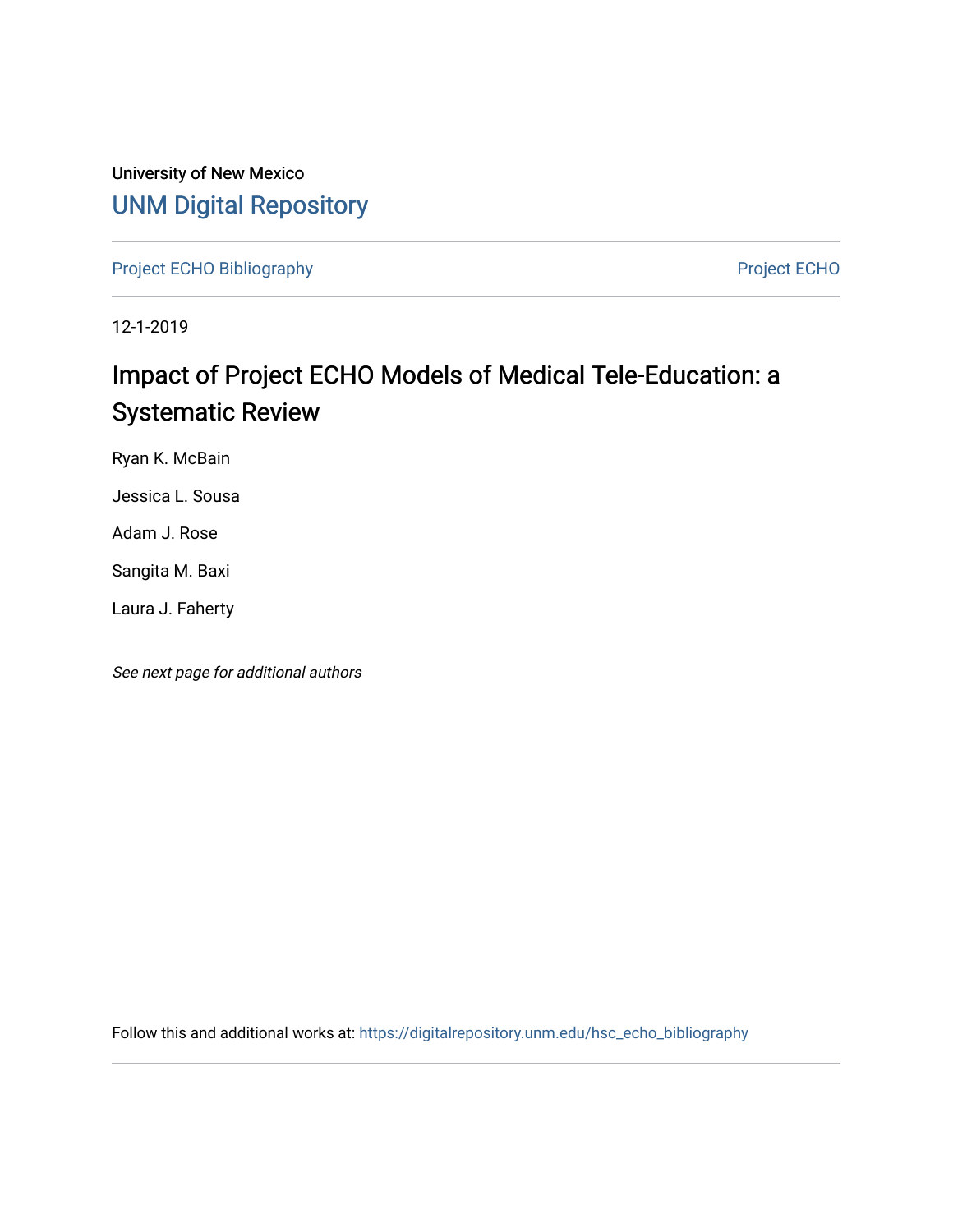### Authors

Ryan K. McBain, Jessica L. Sousa, Adam J. Rose, Sangita M. Baxi, Laura J. Faherty, Caroline Taplin, Andre Chappel, and Shira H. Fischer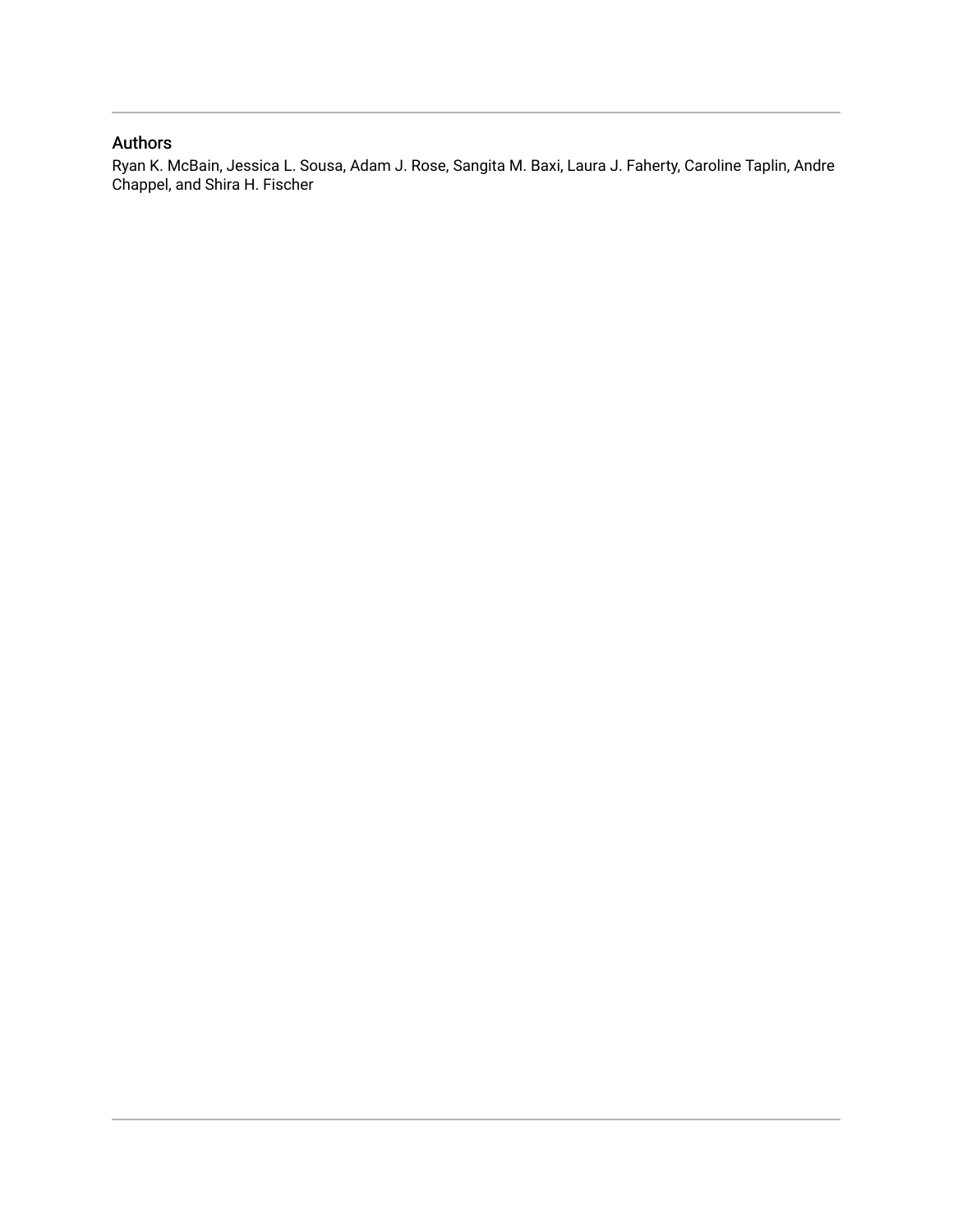## REVIEWS Impact of Project ECHO Models of Medical Tele-Education: a Systematic Review



Ryan K. McBain, PhD, MPH<sup>1</sup>, Jessica L. Sousa, MPH, MSW<sup>1</sup>, Adam J. Rose, MD, MS<sup>1,2</sup>, Sangita M. Baxi, MAS $^3$ , Laura J. Faherty, MD, MPH, MS $^1$ , Caroline Taplin, MS $^4$ , Andre Chappel, PhD $^4$ , and Shira H. Fischer, MD, PhD $^1$ 

<sup>1</sup>RAND Corporation, Boston, MA, USA; <sup>2</sup>Section of General Internal Medicine, Boston University School of Medicine, Boston, MA, USA; <sup>3</sup>RAND Corporation, Santa Monica, CA, USA; <sup>4</sup> Office of the Assistant Secretary for Planning and Evaluation, Washington, DC, USA.

BACKGROUND: Extension for Community Health care Outcomes (ECHO) and related models of medical teleeducation are rapidly expanding; however, their effectiveness remains unclear. This systematic review examines the effectiveness of ECHO and ECHO-like medical teleeducation models of healthcare delivery in terms of improved provider- and patient-related outcomes.

METHODS: We searched English-language studies in PubMed, Embase, and PsycINFO databases from 1 January 2007 to 1 December 2018 as well as bibliography review. Two reviewers independently screened citations for peer-reviewed publications reporting provider- and/ or patient-related outcomes of technology-enabled collaborative learning models that satisfied six criteria of the ECHO framework. Reviewers then independently abstracted data, assessed study quality, and rated strength of evidence (SOE) based on Cochrane GRADE criteria.

RESULTS: Data from 52 peer-reviewed articles were included. Forty-three reported provider-related outcomes; 15 reported patient-related outcomes. Studies on provider-related outcomes suggested favorable results across three domains: satisfaction, increased knowledge, and increased clinical confidence. However, SOE was low, relying primarily on self-reports and surveys with low response rates. One randomized trial has been conducted. For patient-related outcomes, 11 of 15 studies incorporated a comparison group; none involved randomization. Four studies reported care outcomes, while 11 reported changes in care processes. Evidence suggested effectiveness at improving outcomes for patients with hepatitis C, chronic pain, dementia, and type 2 diabetes. Evidence is generally low-quality, retrospective, non-experimental, and subject to social desirability bias and low survey response rates.

DISCUSSION: The number of studies examining ECHO and ECHO-like models of medical tele-education has been modest compared with the scope and scale of implementation throughout the USA and internationally. Given the potential of ECHO to broaden access to healthcare in

**Electronic supplementary material** The online version of this article (https://doi.org/10.1007/s11606-019-05291-1) contains supplementary [material, which is available to authorized users](http://dx.doi.org/10.1007/s11606-019-05291-1).

Published online September 4, 2019 Received March 4, 2019 Revised May 31, 2019 Accepted July 31, 2019

rural, remote, and underserved communities, more studies are needed to evaluate effectiveness. This need for evidence follows similar patterns to other service delivery models in the literature.

DOI: 10.1007/s11606-019-05291-1 © Society of General Internal Medicine 2019 J Gen Intern Med 34(12):2842–57

#### **INTRODUCTION**

Technological innovations over the past decade have steadily reduced barriers to accessing healthcare<sup>[1](#page-15-0)</sup> both in the USA<sup>2</sup> and internationally. $3$  Telemedicine holds the potential for patients to seek medical expertise more efficiently, reducing wait times and allowing specialists to direct their attention to individuals with the greatest health needs, regardless of geographic location[.4](#page-15-0) This is particularly true for the expertise of specialists, which may be unevenly distributed. $\frac{5}{1}$ 

Several mechanisms have arisen to enable increased access to specialist care, including e-consultations that allow specialists to consult remotely. $6$  However, with a growing physician and nursing shortage in settings ranging from the  $USA<sup>7</sup>$  $USA<sup>7</sup>$  $USA<sup>7</sup>$  to large parts of sub-Saharan Africa, $\frac{8}{3}$  $\frac{8}{3}$  $\frac{8}{3}$  there is a fundamental need to equip front-line providers in rural areas with the specialized skills necessary to address community needs themselves. Such capacity-building is particularly relevant in the context of escalating health epidemics, such as the US opioid crisis or recent Ebola epidemic in West Africa, and for tackling increasingly common conditions like hepatitis C.

In 2016, the US Congress passed the ECHO (Expanding Capacity for Health Outcomes) Act, which aims to support and promote "technology-enabled collaborative learning and capacity building models.<sup>[9](#page-15-0)</sup>" Several such models have been developed, the most ubiquitous being Project ECHO (Exten-sion for Community Health care Outcomes).<sup>[10](#page-15-0)</sup> Project ECHO involves pairing front-line clinicians, typically located in underserved areas, with specialist mentors at academic medical centers, or "hubs", using videoconference and a case-based mode of pedagogy. Launched in 2003 out of the University of New Mexico to increase access to hepatitis C treatment in parts of the rural southwest, the program now operates at more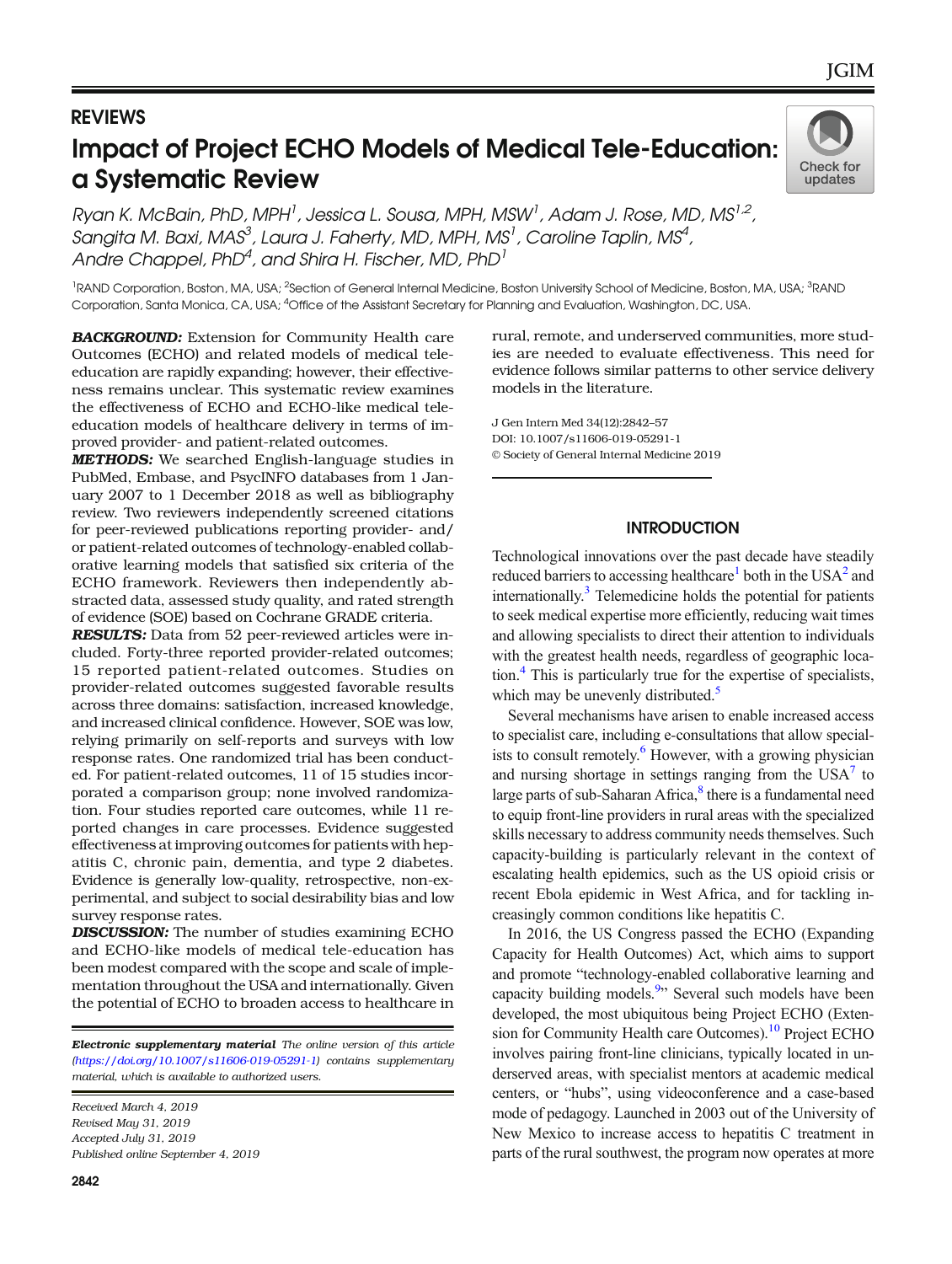than over 100 academic and medical hubs across 48 states as well as multiple continents, and covers dozens of disease states and health conditions.<sup>[11](#page-15-0)</sup>

While Project ECHO has been successful at expanding its scope and scale, there remains a paucity of evidence regarding the impact of ECHO and ECHO-like models (EELM) on provider- and patient-related outcomes. An investigation of the evidence is particularly warranted, given the extent of human and financial capital invested in this model: thousands of trainers and trainees, and millions of dollars in financial support. While an earlier review examined the impact of ECHO through the middle of  $2015$ ,  $^{12}$  $^{12}$  $^{12}$  this was prior to the ECHO Act and any experimental evidence, and did not extend beyond ECHO-affiliated programs. We present a systematic review of EELM that comprises peer-reviewed evidence of patient and provider outcomes between 2007 and 2018. We follow Cochrane Collaboration's GRADE framework $^{13}$  $^{13}$  $^{13}$  to examine the strength of evidence (SOE) and use this review as a basis for highlighting potential next steps and future directions.

#### **METHODS**

#### Data Sources and Searches

We reviewed academic literature in accordance with PRISMA guidelines, $14$  targeting publications that evaluated EELM (2007–2018). In consultation with public health experts in the field of telehealth, we established an operational definition for EELM as "a technology-enabled educational model, in which a mentor with specialized knowledge provides interactive and case-based guidance to a group of mentees for the purpose of strengthening their skills and knowledge to provide high-quality healthcare." We delimited our search according to six inclusion criteria: (1) using a technology-enabling platform, (2) having a health-focused objective, (3) leveraging specialists to train generalists, (4) using interactive mentorship, (5) using case-based learning, and (6) implementing a hub-spoke framework rather than 1:1 learning.

We implemented a Boolean search procedure based on key words defined under three domains: (i) a technology-enabling component, (ii) involvement of health providers, and/or (iii) terms denoting resource or geographic barriers, which EELM often address. As a complementary strategy, we searched for ECHO-specific terminology linked by "or" statements. A detailed list of search terms can be found in Appendix Table 1 (online). A total of six databases were searched: PubMed, Embase, PsycINFO, Google Scholar, the Cochrane Central Register (CENTRAL), and Scopus. Google Scholar was limited to the first 100 returns. Using seminal articles, including a 2016 review by Zhou and colleagues, $^{12}$  we also examined bibliographies.

#### Study Selection

We limited results to peer-reviewed articles reporting provider- or patient-related outcomes published in English between January 1, 2007 and December 1, 2018, including articles originating outside the USA. Returns were screened independently by two research team members for agreement with the six inclusion criteria. For situations in which agreement with criteria was unclear from the title and abstract, the full text was reviewed. Records that met inclusion criteria were flagged for full data abstraction (see Fig. [1](#page-4-0)). In the event a discrepancy arose, additional members of the research team were consulted.

#### Data Extraction and Quality Assessment

Articles meeting inclusion criteria were independently entered by an investigator into a data abstraction form. A second investigator was then tasked with reviewing abstracted data to ensure accuracy and completeness. Summaries of abstracted data can be found in Tables [1](#page-5-0) and [2](#page-10-0).

#### Data Synthesis and Analysis

We selected key features from each study to review and summarize, based on a hierarchy of evidence, with highest quality evidence the focus of synthesis. Provider-related outcomes included participation, satisfaction, knowledge, self-efficacy, and behavior change, following a core competencies model for implementation science $66$  articulated by the National Implementation Research Network.<sup>[67](#page-17-0)</sup>

Patient-related outcomes were grouped according to health condition and involved careful examination of health condition-specific outcomes as stated in the literature. These were classified as either process or outcome measures, accord-ing to US Agency for Healthcare Research and Quality<sup>[68](#page-17-0)</sup> definitions. Whenever possible, we report summary statistics—including means, standard deviations, odds ratios (ORs), and hazards ratios (HRs). We also report  $p$  values and 95% confidence intervals.

We rated SOE according to Cochrane GRADE criteria, $^{13}$  $^{13}$  $^{13}$  following a two-step process. First, two research team members independently assigned a score to each article for the outcomes presented within, based on six GRADE characteristics: study design, risk of bias, inconsistency, indirectness, imprecision, and publication bias. The full research team collectively reviewed each score. Second, the research team deliberated weight of evidence across individual studies for each patient- and providerrelated outcome. This systematic classification process is outlined in detail on the Cochrane website and involves, for example, evaluating the quantity of experimental versus observational evidence, and studying effect sizes and dose responses. SOE is assigned an ordinal score: very low  $(+)$ , low  $(+)$ , medium  $(+++)$ , high  $(+++)$  (Table [3](#page-12-0)).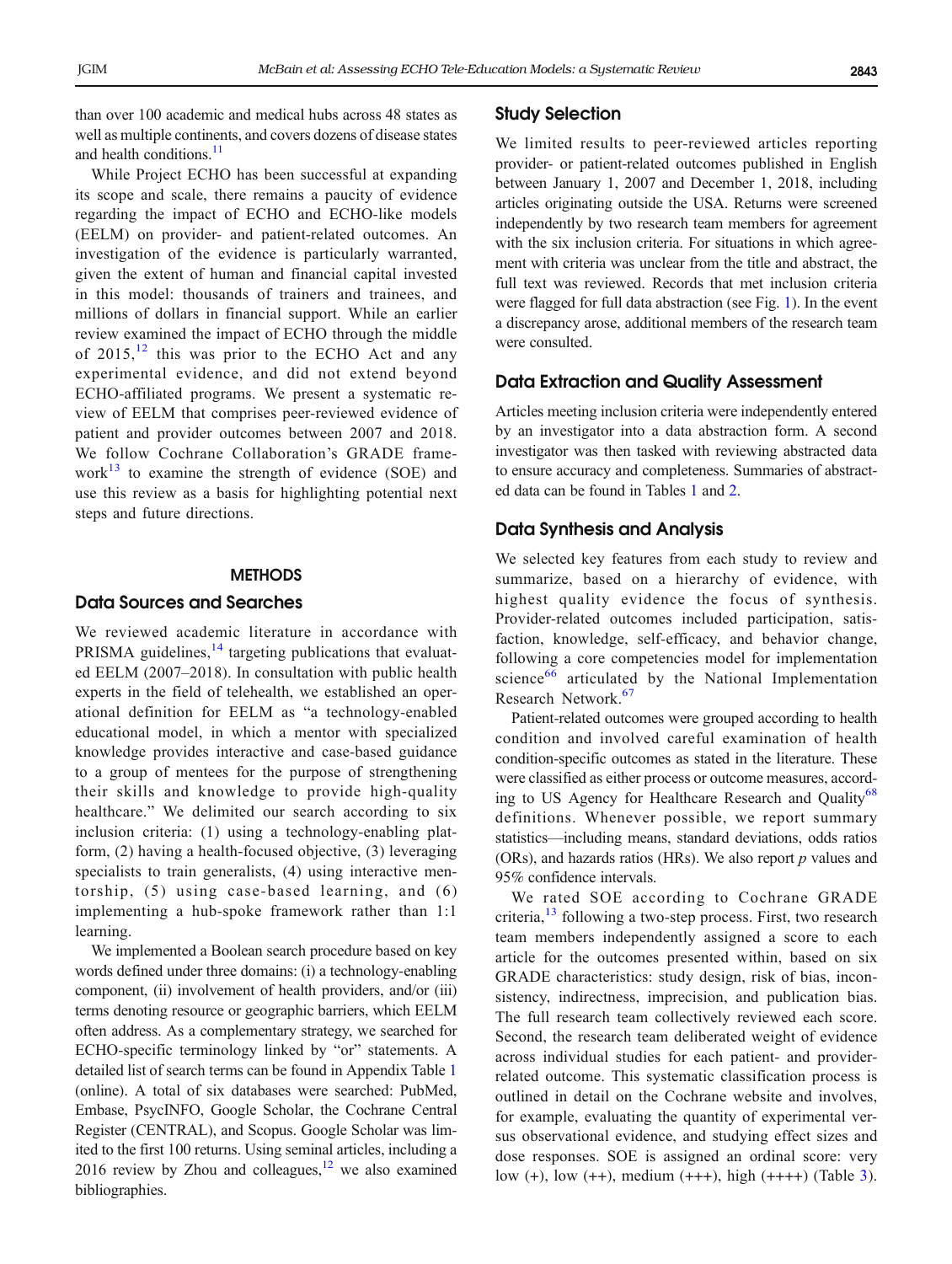<span id="page-4-0"></span>



#### Role of the Funder

This investigation was supported by the Office of the Assistant Secretary for Planning and Evaluation (ASPE), within the US Department of Health and Human Services (HHS).<sup>[69](#page-17-0)</sup> In accordance with the ECHO Act of 2016, this investigation was commissioned as part of a Report to US Congress, released in 2019. Two staff members from ASPE are co-authors; the staff contributed to the selection of terms for the literature search and the criteria for study eligibility and provided edits of the final manuscript.

#### RESULTS

After implementation of search procedures, we reviewed 2970 records: 2965 from database searches, and an additional five from bibliographic reviews. There was an acceptable degree of inter-rater reliability: raters agreed 97.3% of the time, reflecting kappa coefficient of  $\kappa = 0.46$ . Following screening, 211 articles were identified for full-text review for eligibility. Of these, 52 met eligibility (see Fig. 1). Forty-three contained provider outcomes, 15 contained patient outcomes, and six contained both provider and patient outcomes.

The most common health topics addressed by EELM were hepatitis C, chronic pain management, and dementia and elderly care. Thirty-nine of 52 articles focused on EELM implemented in the USA, with Canada and Australia as the next most common countries. Year by year, there has been an overall increase in the number of published articles evaluating EELM (see Fig. [2](#page-12-0)).

The format of sessions ranged from weekly to monthly, lasting 60 to 180 min per session, with wide variation in number of sessions conducted—in part because of the continuous nature of intervention protocols. Similarly, there was variability in the number of trainees and number of patients served by trainees. In some instances, these numbers were not reported. Below, we present a topical synthesis of the articles, organized by provider-related outcomes and patient-related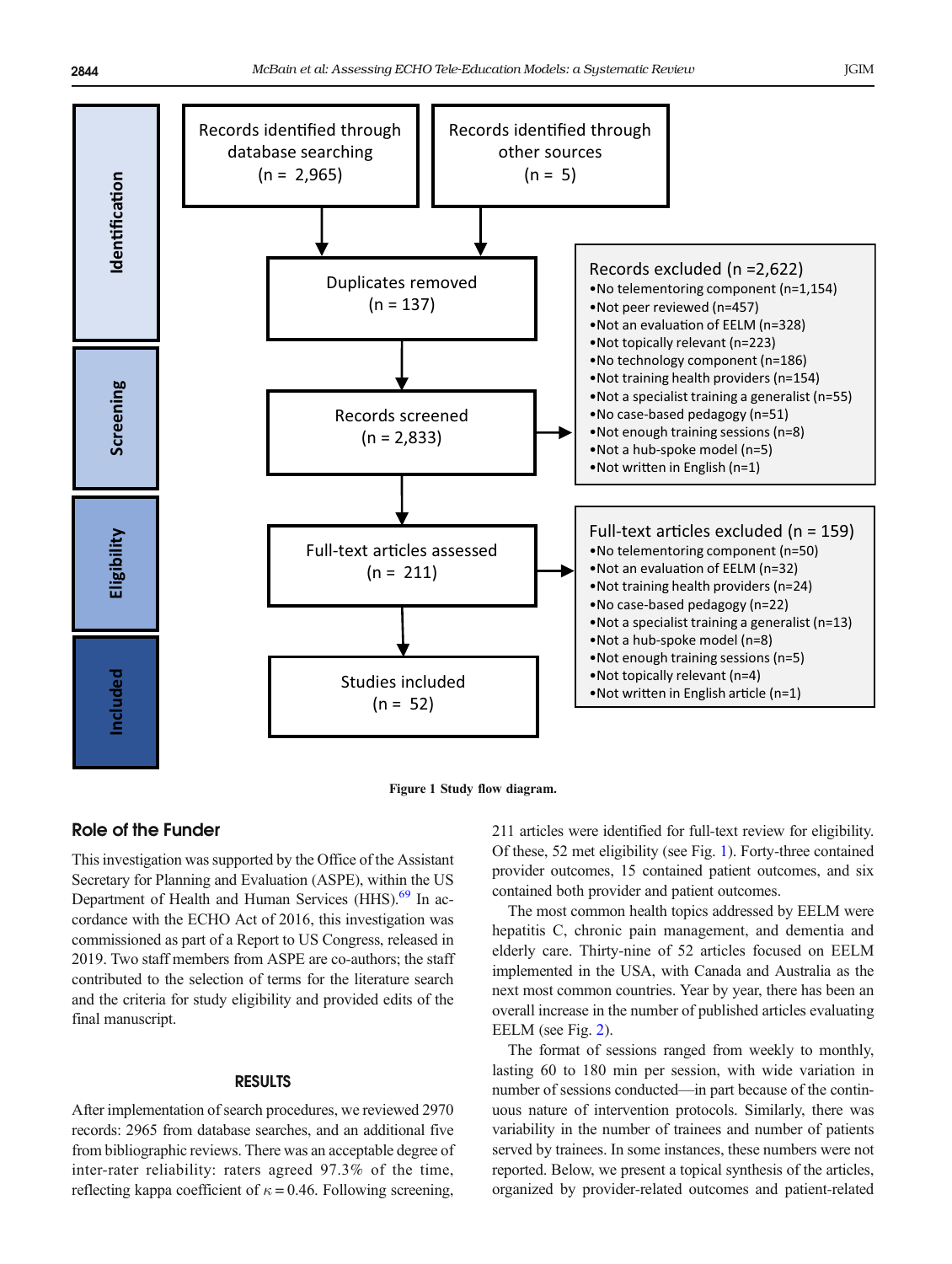<span id="page-5-0"></span>

| <b>Citation</b>                        | <b>Health content</b><br>area                                         | Number of<br>trainees<br>evaluated                                  | <b>Evaluation design</b>                                                            | Main provider outcome<br>measures                                                                                                                                                                                   | Main provider outcomes<br>reported                                                                                                                                                                                                                                                                                                                                                                             |
|----------------------------------------|-----------------------------------------------------------------------|---------------------------------------------------------------------|-------------------------------------------------------------------------------------|---------------------------------------------------------------------------------------------------------------------------------------------------------------------------------------------------------------------|----------------------------------------------------------------------------------------------------------------------------------------------------------------------------------------------------------------------------------------------------------------------------------------------------------------------------------------------------------------------------------------------------------------|
| Anderson<br>et al., 2017 <sup>15</sup> | Pain management                                                       | 12 in the<br>intervention<br>group; $11$ in<br>the control<br>group | Pre-post study<br>design with<br>comparison group                                   | Pain-related knowledge and<br>self-reported self-efficacy;<br>frequency of formal assess-<br>ment tool utilization; fre-<br>quency of opioid agreements<br>developed; patient concern<br>about addiction to opioids | Increased pain knowledge in the<br>intervention group ( $p < 0.001$ ),<br>not observed in the control group<br>$(p=0.11)$ ; non-significant group<br>difference in frequency of opioid<br>agreement usage ( $p = 0.05$ );<br>lower concern about patient ad-<br>diction to opioids in the inter-<br>vention group ( $p = 0.006$ ).                                                                             |
| Arora et al.,<br>$2011^{16}$           | Hepatitis C                                                           | Varied by year:<br>$17 - 52$ pro-<br>viders                         | Pre-post study<br>design without<br>comparison group                                | Self-reported satisfaction with<br>ECHO training; self-reported<br>self-efficacy before versus af-<br>ter ECHO training; self-<br>reported perceived benefits of<br>ECHO training                                   | Satisfaction with ECHO training<br>ranged from 4.3 to 4.9 on $1-5$<br>ordinal scale (2006); self-<br>efficacy increased significantly<br>across all categories ( $p < 0.001$ )<br>$(2006-2007)$ ; moderate-major<br>benefits self-reported across<br>eight categories 82–98% of time<br>(2008).                                                                                                                |
| Ball et al.,<br>$2018^{17}$            | Pain management                                                       | 25 (surveys);<br>14 (focus<br>group discus-<br>sions)               | Pre-post study<br>design without<br>comparison group;<br>focus group<br>discussions | Self-reported confidence and<br>knowledge treating patients<br>with chronic pain before<br>versus after ECHO training;<br>barriers and facilitators to<br>participation in ECHO                                     | Increased provider confidence<br>$(p<0.01)$ and increased provider<br>knowledge $(p < 0.05)$ on chronic<br>pain; focus group discussions<br>indicated increased provider self-<br>efficacy and knowledge, as well<br>as increased workload associated<br>with participation.                                                                                                                                   |
| Beste et al.,<br>$2017^{18}$           | Hepatitis C                                                           | 376                                                                 | Retrospective<br>cohort study with<br>comparison group                              | Rate of PCPs who initiate<br>hepatitis C treatment with<br>antiviral treatment                                                                                                                                      | Providers who received at least<br>one SCAN-ECHO training were<br>more likely to initiate antiviral<br>treatment ( $p < 0.01$ ), compared<br>with those with no SCAN-<br>ECHO training. This was attrib-<br>utable to more frequent initiation<br>among those presented as cases                                                                                                                               |
| Beste et al.,<br>$2016^{19}$           | Infectious diseases;<br>hepatitis $C$ ;<br>pulmonology;<br>nephrology | 78                                                                  | Participant survey                                                                  | Self-reported benefits of<br>ECHO participation, such as<br>perceived impact on providers<br>and perceived impact on care<br>delivery; association between<br>duration of participation and<br>perceived benefits   | during trainings.<br>Strong agreement with trainings'<br>impact on providers ranged from<br>34.2 to $46.8\%$ across questions;<br>strong agreement with trainings'<br>impact on care delivery ranged<br>from 28.6 to $38.4\%$ across<br>questions; participation for more<br>than 1 year was associated with<br>greater perceived impact,<br>particularly perceived patient<br>access to specialty care $(p =$ |
| Carlin et al.,<br>$2018^{20}$          | Chronic pain<br>management                                            | 37                                                                  | Focus group<br>discussions $(6)$                                                    | Oualitative feedback on<br>barriers and facilitators to<br>ECHO, as well as perceived<br>benefits and drawbacks                                                                                                     | $0.005$ ).<br>Respondents reported insights<br>defined under such themes as<br>challenges of managing chronic<br>pain; ECHO participation and<br>improvement in patient-provider<br>interaction and participant<br>knowledge; ECHO participation<br>generating a sense of communi-<br>ty; and disadvantages associated<br>with participating in ECHO.                                                          |
| Catic et al.,<br>$2014^{21}$           | Dementia                                                              | Unknown                                                             | Prospective cohort<br>study without<br>comparison group                             | Self-reported adherence to<br>recommendations of the<br>ECHO-AGE expert team                                                                                                                                        | Self-reported adherence to expert<br>recommendations in 39 of 44<br>cases (89%) presented.                                                                                                                                                                                                                                                                                                                     |
| Chaple et al.,<br>$2018^2$             | Substance use<br>disorder                                             | 20                                                                  | Participant survey                                                                  | Participant satisfaction in<br>quality of training; self-<br>reported enhancement in clin-<br>ical skills                                                                                                           | General participation satisfaction<br>was 4.69 of 5; self-reported<br>enhancement of clinical skills as<br>a result of training was 4.45 of 5.                                                                                                                                                                                                                                                                 |
| Cofta-Woerpel<br>et al., $20182$       | Tobacco cessation                                                     | 23                                                                  | Participant survey                                                                  | Self-reported confidence<br>treating tobacco use;<br>satisfaction with participation;<br>tobacco-related knowledge<br>survey                                                                                        | All respondents (22) reported<br>moderate-to-high confidence to<br>address tobacco use; a majority<br>of knowledge questions yielded<br>$69-85\%$ correct answers; $77\%$<br>agreed the program was satis-<br>factory.                                                                                                                                                                                         |

Table 1 Included Studies Reporting Provider-Related Outcomes

(continued on next page)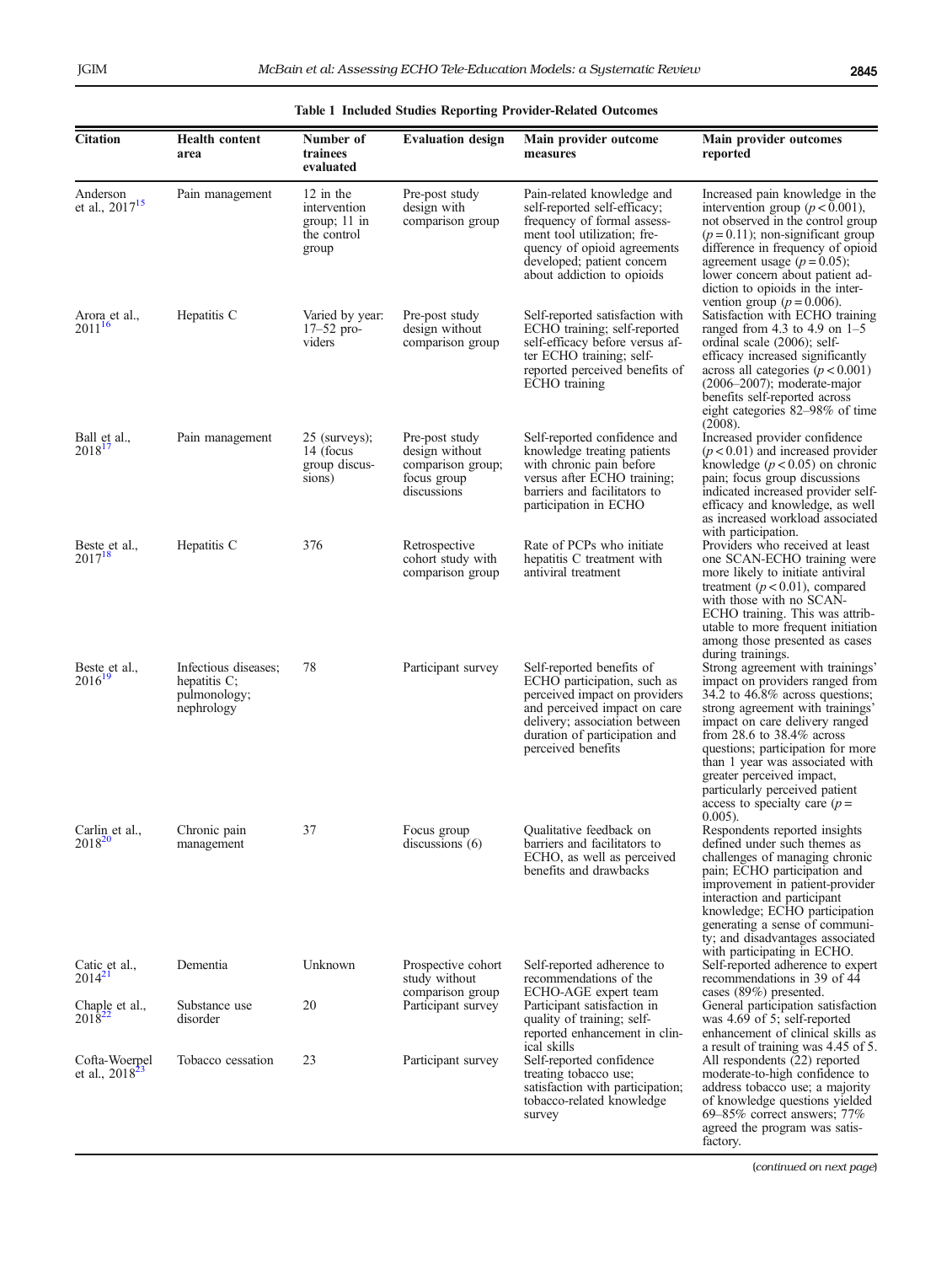|                                 |                                                         |                                                                     | Table 1. (continued)                                                                                            |                                                                                                                                                                                 |                                                                                                                                                                                                                                                                                                                                                                             |
|---------------------------------|---------------------------------------------------------|---------------------------------------------------------------------|-----------------------------------------------------------------------------------------------------------------|---------------------------------------------------------------------------------------------------------------------------------------------------------------------------------|-----------------------------------------------------------------------------------------------------------------------------------------------------------------------------------------------------------------------------------------------------------------------------------------------------------------------------------------------------------------------------|
| <b>Citation</b>                 | <b>Health content</b><br>area                           | Number of<br>trainees<br>evaluated                                  | <b>Evaluation design</b>                                                                                        | Main provider outcome<br>measures                                                                                                                                               | Main provider outcomes<br>reported                                                                                                                                                                                                                                                                                                                                          |
| Cordasco et al.,<br>$2015^{24}$ | Women's health                                          | Varied by type<br>of survey,<br>$18 - 53$                           | Participant<br>surveys;<br>participant semi-<br>structured inter-<br>views                                      | Self-reported impact of<br>training on care; self-reported<br>satisfaction with participation                                                                                   | 47 of 53 survey respondents<br>(89%) reported that SCAN-ECHO<br>information would influence their<br>patient care; 18 of 18 interviewees<br>$(100\%)$ reported SCAN-ECHO<br>was useful for building and main-                                                                                                                                                               |
| Covell et al.,<br>$2015^{25}$   | Co-occurring<br>mental and<br>substance use<br>disorder | 8 (provider-<br>level); $11$<br>(program-<br>level)                 | Participant survey<br>(provider level);<br>prospective cohort<br>study without<br>comparison<br>(program level) | Provider-level: self-reported<br>satisfaction. Program-level:<br>increased knowledge about<br>integrated treatment; percent<br>of charts with stage of treat-<br>ment recorded. | taining knowledge.<br>All providers reported that the<br>online learning collaborative was<br>helpful, the implementation<br>model was helpful, and strategies<br>supporting implementation were<br>helpful. At program-level, sites<br>showed significant increase in<br>dual disorder treatment<br>knowledge survey $(p < 0.05)$ ;<br>sites showed increase in chart      |
| Eaton et al.,<br>$2018^{26}$    | Chronic pain<br>management                              | 41                                                                  | Cluster<br>randomized<br>controlled trial<br>(clinic)<br>participation in<br>Tele-Pain sessions)                | Pain management knowledge<br>measured by KnowPain-12;<br>self-reported knowledge and<br>attitudes regarding pain; self-<br>reported perceived compe-<br>tence                   | documentation ( $p < 0.05$ ).<br>No significant change in<br>knowledge scores or self-<br>perceived competence when<br>compared between intervention<br>and control group PCPs<br>$(p > 0.05)$ .                                                                                                                                                                            |
| Farris et al.,<br>$2017^{27}$   | Dementia                                                | 12                                                                  | Participant survey                                                                                              | Self-reported benefits of<br>ECHO participation,<br>including on patient treatment<br>plans                                                                                     | Satisfaction on features of<br>ECHO ranged from 3.25 to 3.58<br>on scale of 1 (strongly disagree)<br>to 5 (strongly agree); providers<br>demonstrated an average score of<br>3.64 on agreement that they<br>incorporated training advice into<br>treatment plans.                                                                                                           |
| Fisher et al.,<br>$2017^{28}$   | Dementia                                                | $154$ (cohort);<br>26 (qualitative<br>interviews)                   | Semi-structured<br>interviews;<br>retrospective<br>cohort study with<br>comparison group                        | Semi-structured interviews<br>explored participant<br>perceptions and experiences<br>in the program                                                                             | Interviewees reported the<br>program led to improvements in<br>clinician geriatric mental<br>healthcare knowledge and<br>treatment practices.                                                                                                                                                                                                                               |
| Glass et al.,<br>$2017^{25}$    | Chronic liver<br>disease                                | 106                                                                 | Retrospective<br>cohort study with<br>control comparison                                                        | Association between<br>complexity of trainee cases<br>presented and number of<br>cases presented                                                                                | Providers who presented more<br>than ten SCAN-ECHO cases<br>were more likely to present<br>complex cases about a specific<br>treatment or a procedure, com-<br>pared with those presenting ten<br>or fewer cases ( $p < 0.001$ ).                                                                                                                                           |
| Haozous et al.,<br>$2012^{30}$  | Cancer-related pain<br>management                       | 24 (education<br>sessions); 32<br>(case)<br>conference<br>sessions) | Retrospective<br>cohort study with<br>and without<br>control comparison                                         | Self-reported satisfaction<br>survey on pain management<br>educational sessions; self-<br>reported perceived compe-<br>tence proceeding case confer-<br>ence calls              | Providers who attended pain<br>management sessions reported<br>mean item-level satisfaction<br>scores ranging from 2.75 to 3.47<br>on a 0–4 ordinal scale; providers<br>who attended case conference<br>calls reported significantly<br>higher competence on pain<br>management than a control                                                                              |
| Jansen et al.,<br>$2018^{31}$   | Pain management<br>in end-stage de-<br>mentia           | 18                                                                  | Mixed-methods<br>prospective cohort<br>study                                                                    | Participant self-efficacy and<br>knowledge, based on<br>KnowPain-50 and KnowPain-<br>12 questionnaires; two focus<br>group discussion interviews                                | comparison group ( $p < 0.01$ ).<br>Overall knowledge and self-<br>efficacy scores were significantly<br>higher post-ECHO than pre-<br>ECHO for physicians $(p = 0.01)$<br>and nurses ( $p = 0.04$ ). Key<br>themes that emerged were<br>knowledge and skills develop-<br>ment and dissemination,<br>protected time, areas for im-<br>provement, and the future of<br>ECHO. |
| Johnson et al.,<br>$2017^{32}$  | Multiple sclerosis                                      | 15 trainees<br>participated in<br>evaluation; 24<br>trainees total  | Participant surveys                                                                                             | Self-reported confidence<br>treating multiple sclerosis;<br>self-reported satisfaction with<br>program; self-reported feed-<br>back on program format                           | Mean self-reported confidence<br>treating multiple sclerosis after<br>training was $4.53$ out of $5$ ; 9 of<br>15 participants indicated the<br>program met their expectations;<br>15 of 15 participants indicated<br>that sessions expressed good<br>value.                                                                                                                |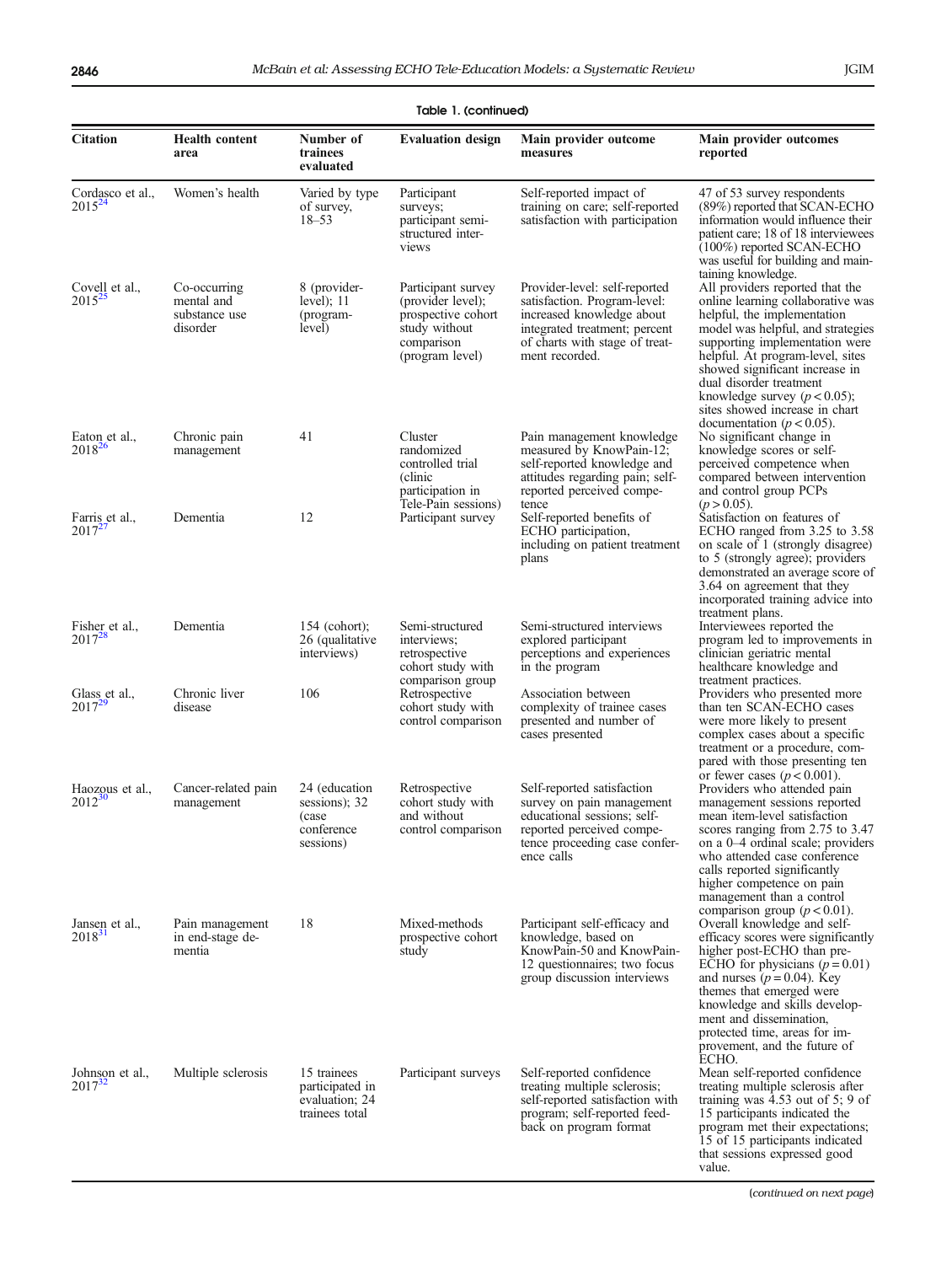|                                               | Table 1. (continued)                                                                    |                                                                |                                                                                            |                                                                                                                                                                                                                                                                                                     |                                                                                                                                                                                                                                                                                                                                                                                                                                          |  |
|-----------------------------------------------|-----------------------------------------------------------------------------------------|----------------------------------------------------------------|--------------------------------------------------------------------------------------------|-----------------------------------------------------------------------------------------------------------------------------------------------------------------------------------------------------------------------------------------------------------------------------------------------------|------------------------------------------------------------------------------------------------------------------------------------------------------------------------------------------------------------------------------------------------------------------------------------------------------------------------------------------------------------------------------------------------------------------------------------------|--|
| <b>Citation</b>                               | <b>Health content</b><br>area                                                           | Number of<br>trainees<br>evaluated                             | <b>Evaluation design</b>                                                                   | Main provider outcome<br>measures                                                                                                                                                                                                                                                                   | Main provider outcomes<br>reported                                                                                                                                                                                                                                                                                                                                                                                                       |  |
| Katzman et al.,<br>$2014^{33}$                | Chronic pain                                                                            | 763 (surveys);<br>9 (focus group<br>discussants)               | Participant survey;<br>focus group<br>discussions                                          | Percentage of providers who<br>reported that trainings were<br>"excellent" on five<br>dimensions; exploratory<br>feedback on utility of<br>presentations and impact of<br>participation                                                                                                             | From $2010$ to $2012$ , the<br>percentage of providers reporting<br>"excellent" increased<br>significantly across categories<br>$(p<0.01)$ ; provider feedback on<br>utility of ECHO trainings and<br>impact of participation were<br>generally positive.                                                                                                                                                                                |  |
| Kauth et al.,<br>$2015^{34}$                  | Transgender health                                                                      | 13                                                             | Participant survey;<br>pre-post study de-<br>sign with compari-<br>son group               | Post-intervention self-reported<br>satisfaction on training; pre-<br>and post-intervention self-re-<br>ported confidence providing<br>care                                                                                                                                                          | $92.3\%$ of providers described the<br>didactics as somewhat or very<br>helpful. The majority $(76.9\%)$<br>reported that receiving<br>consultation was somewhat or<br>very helpful, and nearly<br>everyone $(92.3\%)$ felt that they<br>benefited from listening to other<br>cases being discussed; 39.7% of<br>providers increased in self-<br>reported confidence to treat<br>transgender veterans after<br>SCAN-ECHO $(p = 0.007)$ . |  |
| Komaromy,<br>Bartlett, et al.,<br>$2017^{35}$ | Integrated<br>addictions and<br>psychiatry                                              | 41                                                             | Participant survey                                                                         | Percentage of participants<br>who reported changing their<br>patient care plan as a result of<br>presenting a case; percentage<br>who rated the value of expert<br>input received as 5 on a scale<br>of $1-5$ ; percentage who re-<br>ported training as useful in<br>caring for their own patients | 77% of case presenters reported<br>that the case discussion changed<br>their patient care plan; 86%<br>reported the value of the input<br>they received as a 5 out of 5;<br>93% reported training as useful<br>in caring for their own patients.                                                                                                                                                                                         |  |
| Komaromy,<br>Ceballos, et al.,<br>$2018^{36}$ | Community health<br>worker training:<br>obesity prevention<br>and addiction<br>recovery | 16 (obesity)<br>prevention); 46<br>(addiction)<br>recovery)    | Pre-post study<br>design without<br>comparison group;<br>trainer-rated pre-<br>post survey | Self-reported change in<br>obesity prevention knowledge<br>and abilities; trainer-reported<br>change in motivational<br>interviewing skills for addic-<br>tion recovery                                                                                                                             | Self-reported obesity prevention<br>knowledge and abilities<br>increased on 12 of 13<br>dimensions ( $p < 0.05$ ); trainer-<br>reported provider performance<br>on motivational interviewing<br>improved ( $p < 0.001$ ).                                                                                                                                                                                                                |  |
| Lewiecki et al.,<br>$2017^{37}$               | Osteoporosis                                                                            | 16                                                             | Pre-post study<br>design without<br>comparison group                                       | Pre-post intervention change<br>in self-reported self-efficacy,<br>based on self-efficacy ques-<br>tionnaire                                                                                                                                                                                        | Overall increase in reported self-<br>efficacy among participants who<br>completed the survey $(p =$<br>$0.005$ ). It uses a pre-post frame-<br>work.                                                                                                                                                                                                                                                                                    |  |
| Marciano et al.,<br>$2017^{38}$               | Hepatitis C                                                                             | 14                                                             | Pre-post study<br>design without<br>comparison group                                       | Self-assessed provider<br>knowledge on HCV                                                                                                                                                                                                                                                          | Increase in self-assessed knowl-<br>edge on all ten aspects of HCV<br>care from pre- to post-<br>intervention ( $p < 0.05$ ).                                                                                                                                                                                                                                                                                                            |  |
| Masi et al.,<br>$2012^{39}$                   | Hypertension                                                                            | 9 in the<br>intervention<br>group; $3$ in the<br>control group | Pre-post study<br>design with<br>comparison group                                          | Knowledge surveys<br>administered at baseline and<br>endline; self-reported knowl-<br>edge reported at baseline and<br>endline                                                                                                                                                                      | Tested knowledge of how to treat<br>hypertension increased among<br>intervention providers ( $p < 0.01$ )<br>but not among controls. Self-<br>assessed knowledge increased<br>among intervention providers<br>$(p<0.01)$ but not among con-<br>trols.                                                                                                                                                                                    |  |
| Mazurek et al.,<br>$2017^{40}$                | Autism spectrum<br>disorders                                                            | 14                                                             | Pre-post study<br>design without<br>comparison group                                       | Self-reported self-efficacy;<br>self-reported use of M-CHAT<br>or another screening tool;<br>self-reported adherence to<br>American Academy of Pedi-<br>atrics autism spectrum disor-<br>der screening guidelines; self-<br>reported use of 15 possible<br>resources for autism; satisfac-          | Self-efficacy improved<br>significantly ( $p = 0.002$ ); use of<br>resources increased from 0.29<br>out of 15 to 4.07 out of 15, on<br>average $(p = 0.003)$ ; high<br>satisfaction with ECHO trainings<br>was reported.                                                                                                                                                                                                                 |  |
| Mehrotra et al.,<br>$2018^{41}$               | Mental health                                                                           | 12                                                             | Pre-post study<br>design without<br>comparison group;<br>participant survey                | tion with program<br>Self-reported responses to<br>satisfaction survey; pre- and<br>post-intervention knowledge<br>test and pre- and post-<br>intervention self-reported self-<br>efficacy                                                                                                          | Mean participant satisfaction was<br>4.5 or higher on a scale of $1-5$<br>for five survey questions. Topi-<br>cal knowledge increased signifi-<br>cantly $(p < 0.01)$ , as did self-<br>reported self-efficacy ( $p < 0.05$ ).                                                                                                                                                                                                           |  |
|                                               |                                                                                         | 58                                                             |                                                                                            |                                                                                                                                                                                                                                                                                                     |                                                                                                                                                                                                                                                                                                                                                                                                                                          |  |

(continued on next page)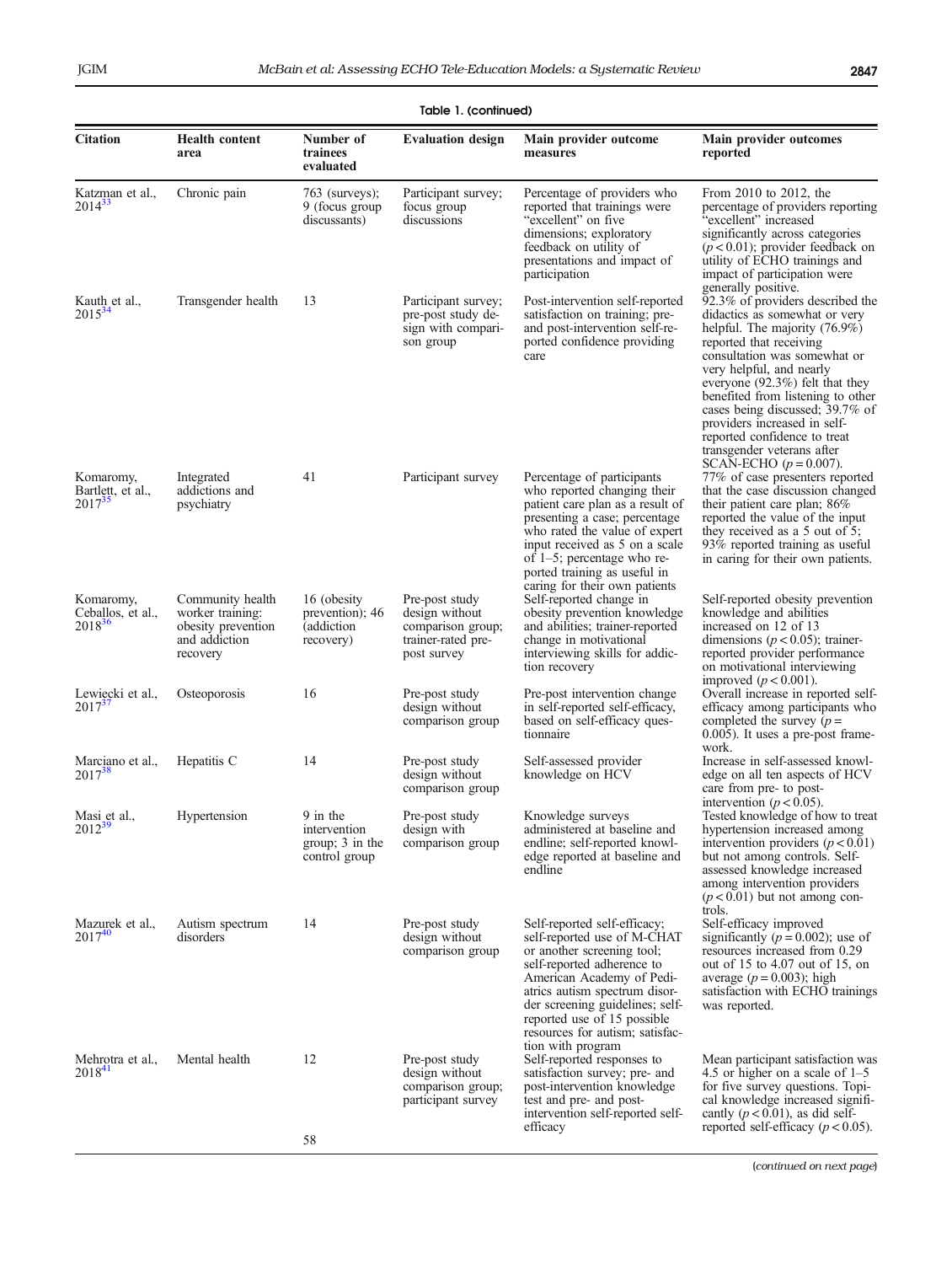| Table 1. (continued)                                      |                                                                    |                                        |                                                                                |                                                                                                                                                                                                                                                |                                                                                                                                                                                                                                                                                                                                                                                                                                                              |
|-----------------------------------------------------------|--------------------------------------------------------------------|----------------------------------------|--------------------------------------------------------------------------------|------------------------------------------------------------------------------------------------------------------------------------------------------------------------------------------------------------------------------------------------|--------------------------------------------------------------------------------------------------------------------------------------------------------------------------------------------------------------------------------------------------------------------------------------------------------------------------------------------------------------------------------------------------------------------------------------------------------------|
| <b>Citation</b>                                           | <b>Health content</b><br>area                                      | Number of<br>trainees<br>evaluated     | <b>Evaluation design</b>                                                       | Main provider outcome<br>measures                                                                                                                                                                                                              | Main provider outcomes<br>reported                                                                                                                                                                                                                                                                                                                                                                                                                           |
| Meins et al.,<br>$2015^{42}$                              | Chronic pain<br>management                                         |                                        | Participant survey;<br>participant<br>observation                              | Self-reported belief that<br>participation enhanced<br>knowledge of pain<br>management; self-report that<br>participant intends to use new<br>knowledge gained                                                                                 | On scale of $1-4$ , mean score for<br>statement that participation<br>enhanced knowledge was 3.94;<br>mean score for statement that<br>participant intended to use new                                                                                                                                                                                                                                                                                       |
| Ní Cheallaigh<br>et al., $2017^{43}$                      | Hepatitis C                                                        | 6                                      | Participant semi-<br>structured inter-<br>views                                | Self-reported care<br>management skills following<br>ECHO training                                                                                                                                                                             | knowledge gained was 3.77.<br>Respondents generally reported<br>that ECHO participation<br>increased their ability to manage<br>HCV infection.                                                                                                                                                                                                                                                                                                               |
| Oliveira,<br>Branquinho,<br>and Goncalves,<br>$2012^{44}$ | Varied: e.g.<br>dermatology,<br>neurology, and<br>gastroenterology | 848                                    | Participant survey                                                             | Overall participant<br>satisfaction                                                                                                                                                                                                            | Overall satisfaction was reported<br>as medium, high, or very high<br>(range: very low, low, medium,<br>high, very high) by 90% of<br>respondents in 2009 and 94% in<br>2010.                                                                                                                                                                                                                                                                                |
| Parsons et al.,<br>$2017^{45}$                            | Sleep medicine                                                     | 39                                     | Participant surveys                                                            | Self-reported comfort treating<br>sleep disorders; self-reported<br>clinical practice change                                                                                                                                                   | Increased provider comfort<br>reported by 77% of respondents;<br>a majority $(85%)$ of respondents<br>reported "some" or significant"<br>practice change across practice<br>domains.                                                                                                                                                                                                                                                                         |
| Qaddoumi<br>et al., 200746                                | Pediatric neuro-<br>oncology                                       | Unknown                                | Prospective cohort<br>study without<br>comparison group                        | Percentage of patients for<br>whom expert<br>recommendations differed<br>from original care plan;<br>percentage of patients for<br>whom there was a significant<br>change in the original care<br>plan, conditional on<br>recommendations      | In 23 patients $(36\%)$ , major<br>changes from original plan were<br>recommended on different<br>aspects of the care; in 21 patients<br>$(91\%)$ , those recommendations<br>were followed.                                                                                                                                                                                                                                                                  |
| Rahman et al.,<br>$2012^{47}$                             | Geriatric nutrition                                                | Unknown                                | Participant survey;<br>prospective cohort<br>study without<br>comparison group | Post-intervention participant<br>satisfaction; pre-post inter-<br>vention change in knowledge                                                                                                                                                  | 89% of participants reported that<br>they would participate in a<br>similar project and recommend<br>the course; knowledge scores on<br>trainer-administered quiz im-<br>proved significantly $(p < 0.05)$ .                                                                                                                                                                                                                                                 |
| Ray, Fried, and<br>Lindsay,<br>$2014^{48}$                | Palliative care                                                    | 101                                    | Pre-post study<br>design without<br>comparison group                           | Increased confidence to<br>provide palliative care pre-<br>versus post-intervention; post-<br>intervention rating of content<br>usefulness                                                                                                     | Provider confidence increased<br>significantly ( $p < 0.05$ ); average<br>rating of content usefulness was<br>3.50 on scale of $1-4$ .                                                                                                                                                                                                                                                                                                                       |
| Salgia et al.,<br>$2014^{49}$                             | Hepatitis C                                                        | 24                                     | Participant survey                                                             | Self-reported change of care<br>provision following the<br>intervention                                                                                                                                                                        | Most participants $(n = 20, 83\%)$<br>reported having encountered a<br>case similar to the one presented<br>in SCAN-ECHO; of these par-<br>ticipants, 18 (90%) reported im-<br>provements in their perceived<br>diagnostic approach, 16 (80%)<br>reported having developed a<br>better treatment plan, and 16<br>(80%) reported perceived im-<br>provements in follow-up plan<br>development.                                                                |
| Shipherd et al.,<br>$2016^{3}$                            | Transgender care                                                   | 111                                    | Participant surveys                                                            | Post-session knowledge test<br>score; post-session self-re-<br>ported satisfaction survey<br>scores; post-intervention<br>feedback survey; self-<br>perceived confidence treating<br>transgender veterans before<br>versus after participation | Session participation ranged<br>from 11 to 57, with $93\%$<br>receiving a post-session knowl-<br>edge survey score greater than<br>80%; average session satisfaction<br>was 4.28 on 0–5 scale; partici-<br>pants rated all aspects of the<br>intervention to be useful: 92% of<br>participants increased in treat-<br>ment confidence $(p$ value unre-<br>ported); 63% of participants<br>expected to care for more trans-<br>gender patients in the future. |
| Sockalingam<br>et al., $2018$ <sup>31</sup>               | Mental health                                                      | Varied by type<br>of survey, 22-<br>27 | Pre-post study<br>design without<br>comparison group                           | Self-reported knowledge and<br>self-efficacy                                                                                                                                                                                                   | Increased mental health and<br>addictions knowledge<br>$(p < 0.001)$ ; increased provider<br>self-efficacy approaching statisti-<br>cal significance ( $p = 0.06$ ).                                                                                                                                                                                                                                                                                         |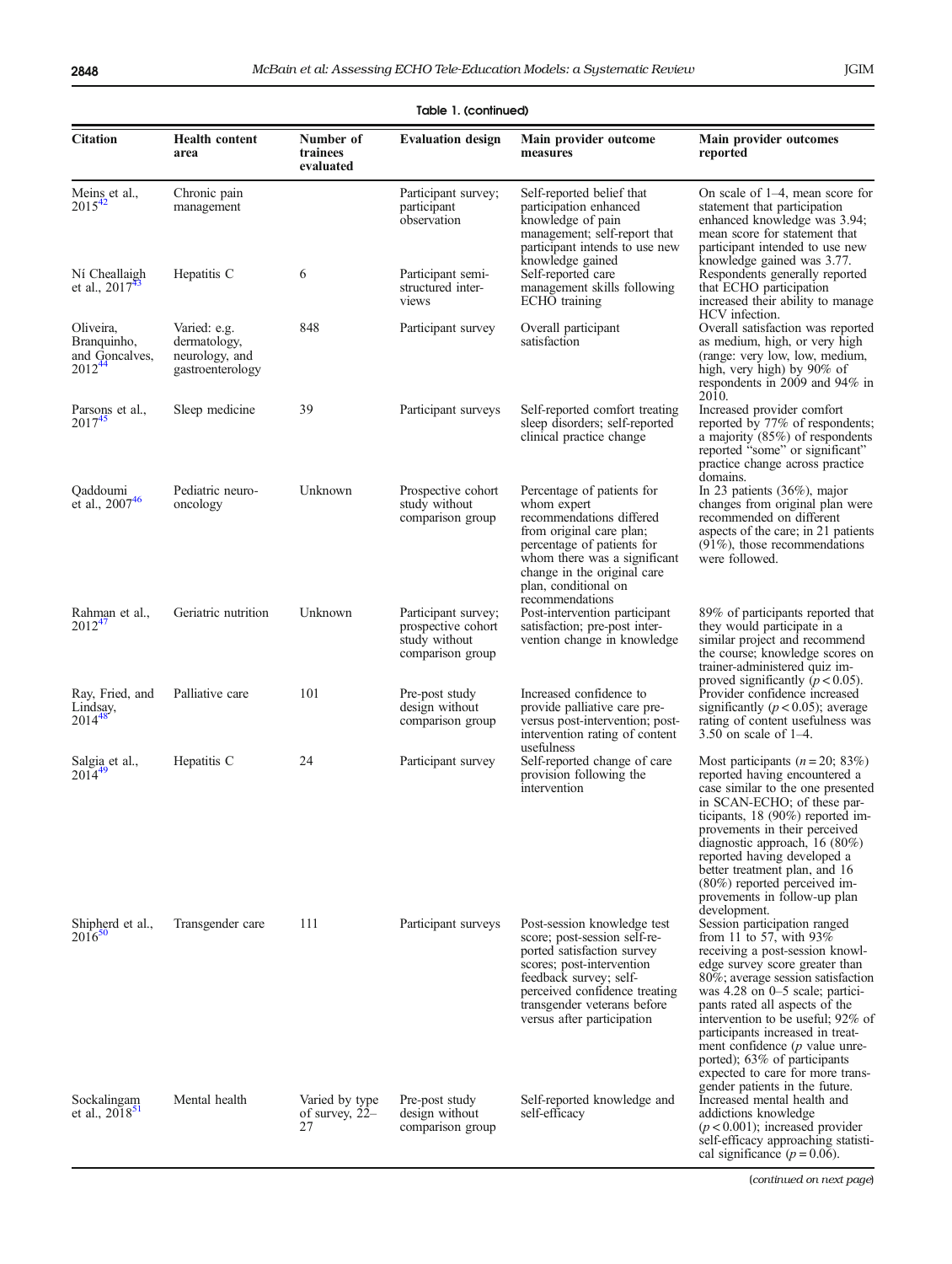|                                                    |                               |                                    | Table 1. (continued)                                      |                                                                                                                                                                                                             |                                                                                                                                                                                                                                                                                                                                                                                                                     |
|----------------------------------------------------|-------------------------------|------------------------------------|-----------------------------------------------------------|-------------------------------------------------------------------------------------------------------------------------------------------------------------------------------------------------------------|---------------------------------------------------------------------------------------------------------------------------------------------------------------------------------------------------------------------------------------------------------------------------------------------------------------------------------------------------------------------------------------------------------------------|
| <b>Citation</b>                                    | <b>Health content</b><br>area | Number of<br>trainees<br>evaluated | <b>Evaluation design</b>                                  | Main provider outcome<br>measures                                                                                                                                                                           | Main provider outcomes<br>reported                                                                                                                                                                                                                                                                                                                                                                                  |
| Swigert et al.,<br>$2014^{52}$                     | Diabetes                      | Unknown                            | Pre-post study<br>design without<br>comparison group      | Self-reported knowledge and<br>confidence levels (including)<br>retrospective report of<br>baseline knowledge and<br>confidence); self-reported in-<br>tention to change current<br>clinical care practices | Self-reported increase in diabetes<br>knowledge $(p < 0.001)$ and<br>increased confidence $(p < 0.001)$<br>after individual ECHO sessions;<br>a majority of participants (95%)<br>reported an intention to change<br>clinical practice after ECHO<br>sessions.                                                                                                                                                      |
| Van Ast and<br>Larson, $200753$                    | Disability care               | 8                                  | Semi-structured<br>interviews                             | Perceived acceptability of<br>technology; perceived<br>benefits of participation                                                                                                                            | Participants generally reported<br>favorable feedback about the<br>technology platform; participants<br>reported positive behavioral<br>changes in caregiving.                                                                                                                                                                                                                                                      |
| Volpe, Boydell,<br>and Pignatiello,<br>$2014^{54}$ | Psychiatric services          | Unknown                            | Focus group<br>discussion; key<br>informant<br>interviews | Overall participant<br>satisfaction; acceptability of<br>tele-video technology                                                                                                                              | Focus group discussants and<br>interviewees reported overall<br>satisfaction; tele-video technolo-<br>gy was regarded as an effective<br>tool for learning.                                                                                                                                                                                                                                                         |
| White et al.,<br>$2015^{55}$                       | Palliative care               | 28                                 | Mixed-methods<br>prospective cohort<br>study              | Provider knowledge score;<br>self-reported self-efficacy<br>scores, provider self-reported<br>satisfaction with program                                                                                     | Mean knowledge score<br>improved significantly (71.3% to<br>82.7%, $p < 0.001$ ; self-efficacy<br>significantly improved $(p =$<br>$(0.063)$ ; 96% reported gains in<br>learning; 90% felt ECHO had<br>improved the care they provide;<br>83% would recommend ECHO<br>to other healthcare providers;<br>70% said ECHO's technology<br>gave them access to education<br>they would have had difficulty<br>accessing. |
| Wood et al.,<br>$2018^{36}$                        | HIV/AIDS (PrEP)               | 45                                 | Participant survey                                        | Self-reported knowledge of<br>PrEP, comfort level<br>discussing PrEP, and<br>prescribing practices                                                                                                          | 93.3% of survey respondents<br>reported that the intervention<br>helped them stay up to date on<br>PrEP guidelines "extremely" or<br>"moderately" well; 91.1%<br>reported an "extremely" or<br>"moderately" increased<br>likelihood to prescribe PrEP;<br>40.0% reported that, without the<br>intervention, they would have<br>referred patients seeking PrEP to<br>another provider.                               |
| Wood et al.,<br>$2016^3$                           | <b>HIV/AIDS</b>               | 45                                 | Prospective cohort<br>study without<br>comparison group   | Self-assessed confidence to<br>perform essential components<br>of HIV care; self-reported<br>feeling part of a community<br>of practice; self-reported<br>overall HIV care knowledge                        | Self-assessed confidence<br>improved over time in several<br>clinical skill areas on 14 of 18<br>dimensions of care provision<br>$(p<0.05)$ ; feelings of<br>professional isolation decreased<br>while degree to which<br>participants felt part of an HIV<br>community of practice increased<br>$(p < 0.05)$ ; self-reported HIV<br>care knowledge increased $(p =$<br>$0.004$ ).                                  |

outcomes; a full description of outcomes reported is found in the Online Appendix.

#### Provider-Related Outcomes

Between 2007 and 2018, 43 of 52 articles presented quantitative or qualitative evidence outlining provider-related outcomes of EELM. Studies most frequently measured outcomes in one of four areas: (i) provider satisfaction with quality and content of trainings  $(n = 17; 40\%)$ ; (ii) provider knowledge acquired  $(n = 18; 42\%)$ ; (iii) enhanced provider confidence or

self-efficacy associated with care delivery ( $n = 18$ ; 42%); and (iv) changes in self-reported provider behaviors associated with patient care  $(n=7; 16\%)$ . In terms of study design, 23 of 43 (53%) involved a counterfactual—either within- (pre vs. post) or between-subjects. While only one of the studies included an element of randomization, three studies involved both within- and between-subject comparisons.

Provider Satisfaction. Assessment of provider satisfaction largely entailed administration of post-intervention structured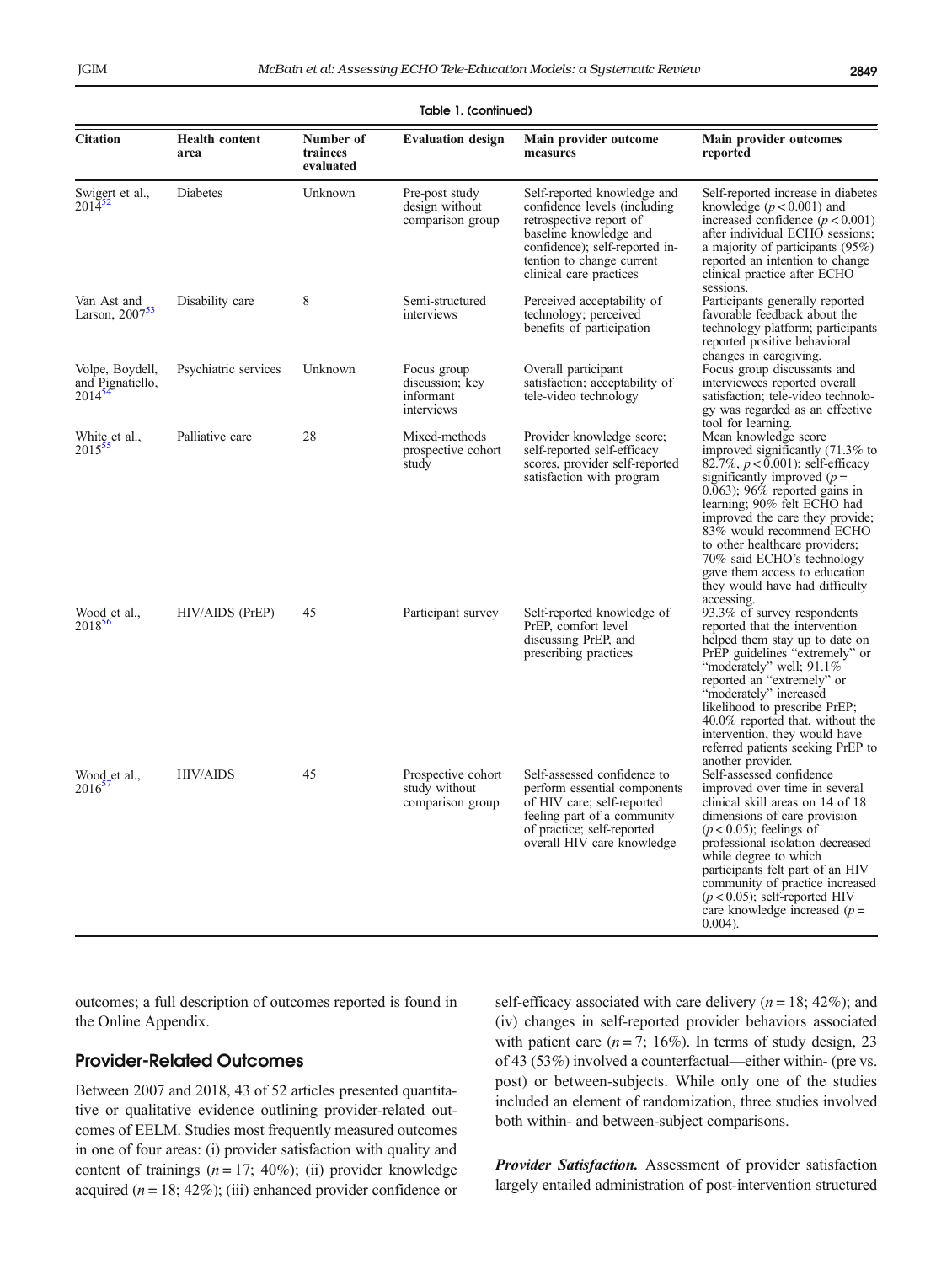<span id="page-10-0"></span>

| <b>Citation</b>                            | Health<br>content area   | Patients in<br>evaluation                                                                                             | <b>Evaluation design</b>                                                                 | Main patient outcome<br>measures                                                                                                                                                                                                                      | Main patient outcomes<br>reported                                                                                                                                                                                                                                                                                                                                                                                                                                                                                      |
|--------------------------------------------|--------------------------|-----------------------------------------------------------------------------------------------------------------------|------------------------------------------------------------------------------------------|-------------------------------------------------------------------------------------------------------------------------------------------------------------------------------------------------------------------------------------------------------|------------------------------------------------------------------------------------------------------------------------------------------------------------------------------------------------------------------------------------------------------------------------------------------------------------------------------------------------------------------------------------------------------------------------------------------------------------------------------------------------------------------------|
| Anderson<br>et al., 2017 <sup>15</sup>     | Pain<br>management       | Exposure group:<br>1586 at baseline;<br>1485 at follow-up<br>Control group:<br>2020 at baseline;<br>1695 at follow-up | Pre-post study<br>design with<br>comparison group                                        | Percentage of patients with<br>chronic pain treated with an<br>opioid medication; average<br>number of opioid prescriptions<br>written per patient with pain;<br>frequency of referrals for<br>behavioral health and physical<br>therapy              | Greater reduction in the<br>intervention group for<br>percentage of patients with<br>chronic pain treated with an<br>opioid medication ( $p = 0.002$ );<br>smaller increase in the<br>intervention group for number<br>of opioid prescriptions written<br>per patient with pain $(p = 0.001)$ ;<br>frequency of referrals to<br>behavioral health and physical                                                                                                                                                         |
| Arora,<br>Thornton,<br>et al., $2011^{16}$ | <b>HCV</b>               | 261 patients in<br>exposure group<br>146 patients in<br>control group                                                 | Prospective cohort<br>study with<br>comparison group                                     | Percentage of patients with<br>sustained viral response;<br>percentage of patients among<br>whom a serious adverse event<br>occurred                                                                                                                  | therapy $(p < 0.001)$<br>No difference in percentage of<br>patients with sustained viral<br>response ( $p = 0.89$ ); greater<br>prevalence of serious adverse<br>events reported in the control                                                                                                                                                                                                                                                                                                                        |
| Beste et al.,<br>$2017^{18}$               | <b>HCV</b>               | 6431 patients in<br>exposure group<br>32,322 patients in<br>control group                                             | Retrospective cohort<br>study with<br>comparison group                                   | Rate of patients with sustained<br>virologic response                                                                                                                                                                                                 | group ( $p = 0.02$ )<br>No significant difference in rates<br>of sustained virologic response<br>between providers with versus<br>without SCAN-ECHO training<br>$(p = 0.32)$                                                                                                                                                                                                                                                                                                                                           |
| Carey et al.,<br>$2016^{38}$               | Pain<br>management       | 371,646                                                                                                               | Spatial reach<br>analysis                                                                | Association between distance to<br>specialty pain care and being<br>seen in person at a specialty<br>clinic; association between<br>distance to specialty pain care<br>and access to a Pain<br>SCAN-ECHO participating PCP                            | Patient distance from home to<br>specialty pain care associated<br>with 22% lower odds of being<br>seen in person at a specialty care<br>clinic ( $p < 0.001$ ); distance from<br>home to specialty pain care<br>associated with 2% lower odds<br>of access to a Pain<br>SCAN-ECHO participating PCP                                                                                                                                                                                                                   |
| Catic et al.,<br>$2014^{21}$               | Dementia                 | 47                                                                                                                    | Prospective cohort<br>study without<br>comparison group                                  | Association between provider<br>self-reported adherence to expert<br>recommendations and provider<br>self-reported (1) clinical<br>improvement and (2)<br>hospitalization of their patients                                                           | $(p = 0.01)$<br>Clinical improvement among<br>patients was self-reported as<br>greater among those who<br>adhered to expert recommenda-<br>tions ( $p < 0.05$ ); hospitalization<br>among patients was self-<br>reported as lower among those<br>who adhered to expert recom-                                                                                                                                                                                                                                          |
| Fisher et al.,<br>$2017^{28}$              | Dementia                 | More than 70,000                                                                                                      | Semi-structured<br>interviews;<br>retrospective cohort<br>study with<br>comparison group | Patient healthcare utilization and<br>costs at participant practices,<br>before and after enrollment in<br>study                                                                                                                                      | mendations $(p$ value unreported)<br>Reduction in emergency<br>department costs (\$406 to \$311;<br>$p < 0.05$ ) among those with<br>mental disorder; increase in<br>outpatient care utilization and<br>costs among those without a                                                                                                                                                                                                                                                                                    |
| Frank et al.,<br>$2015^{35}$               | Chronic pain             | 22,454 patients in<br>exposure group<br>299,981 in<br>non-exposure<br>group                                           | Prospective cohort<br>study with<br>comparison group                                     | Association between case<br>presentations and (1) delivery of<br>outpatient care (physical<br>medicine, mental health, SUD,<br>and pain medicine) and (2)<br>medication initiation<br>(antidepressants,<br>anticonvulsants, and opioid<br>analgesics) | mental disorder ( $p < 0.05$ )<br>Patients whose case was<br>presented during training<br>sessions had greater likelihood<br>of utilizing physical therapy<br>$(p < 0.05)$ , but not care for<br>mental health, SUD, or specialty<br>pain medicine $(p > 0.05)$ ,<br>compared with patients whose<br>cases were not discussed.<br>Patients with presented cases<br>also had greater likelihood of<br>initiation on antidepressants and<br>anticonvulsants ( $p < 0.05$ ), but<br>not an opioid analgesic<br>(p > 0.05) |
| Glass et al.,<br>$2017^{2}$                | Chronic liver<br>disease | 582 in exposure<br>group<br>1395 in<br>comparison group                                                               | Retrospective cohort<br>study with control<br>comparison                                 | Patient time to liver<br>consultation; patient distance<br>traveled to care                                                                                                                                                                           | SCAN-ECHO liver consults<br>were completed an average of<br>9.6 days sooner than in the liver<br>clinic $(p$ value unreported);<br>average patient distance traveled<br>to the liver clinic was 250 miles<br>round-trip $(p$ value unreported)                                                                                                                                                                                                                                                                         |

#### Table 2 Included Studies Reporting Patient-Related Outcomes

(continued on next page)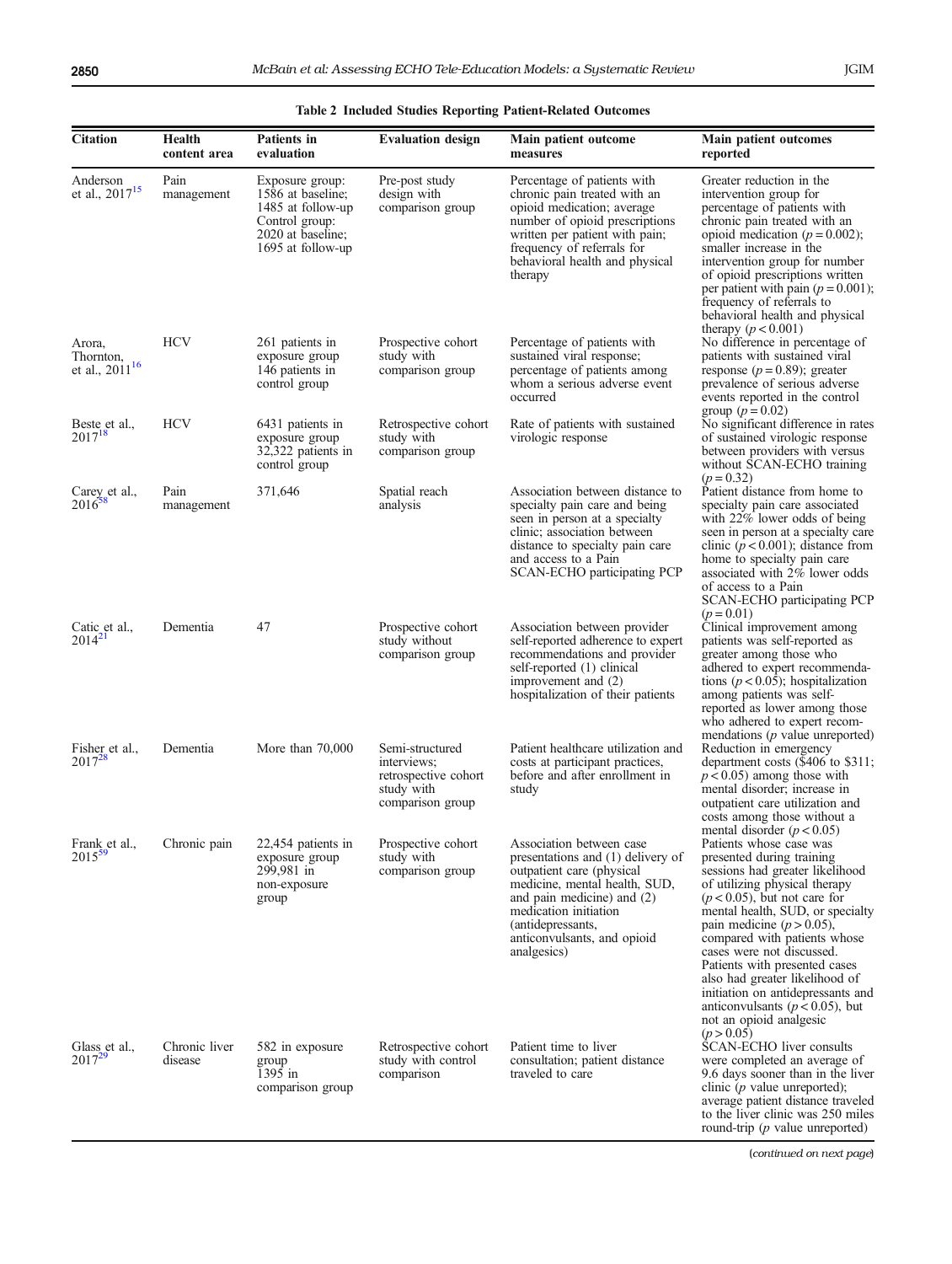| <b>Citation</b>                         | Health<br>content area     | <b>Patients</b> in<br>evaluation                                                                                 | <b>Evaluation design</b>                                 | Main patient outcome<br>measures                                                                                                                                                                                       | Main patient outcomes<br>reported                                                                                                                                                                                                                                                                                                                             |
|-----------------------------------------|----------------------------|------------------------------------------------------------------------------------------------------------------|----------------------------------------------------------|------------------------------------------------------------------------------------------------------------------------------------------------------------------------------------------------------------------------|---------------------------------------------------------------------------------------------------------------------------------------------------------------------------------------------------------------------------------------------------------------------------------------------------------------------------------------------------------------|
| Gordon<br>et al., $2016^{60}$           | Dementia                   | Unknown                                                                                                          | 2:1 matched cohort<br>study                              | Percentage of patients receiving<br>antipsychotic medications;<br>percentage of patients physically<br>restrained; nine other secondary<br>outcomes                                                                    | Patients at participant facilities<br>were marginally less likely to be<br>physically restrained than<br>patients at nonparticipant<br>facilities ( $p = 0.05$ ), and less<br>likely to be prescribed<br>antipsychotic medication $(p =$<br>0.07). Patients at participant<br>facilities were less likely to<br>experience a urinary tract<br>infection       |
| Katzman<br>et al., $2018^{61}$          | Chronic pain<br>management | Unknown                                                                                                          | Prospective cohort<br>study with<br>comparison group     | Prescription rates of opioid<br>analgesics and co-prescribing of<br>opioids and benzodiazepines                                                                                                                        | Clinics participating in the<br>intervention (ECHO Pain)<br>showed greater declines in<br>opioid prescriptions than did<br>comparison facilities $(-23\%)$<br>versus $-9\%, p < 0.001$ ; days of<br>co-prescribed opioids and ben-<br>zodiazepines also declined more<br>(p < 0.001)                                                                          |
| Mohsen<br>et al., 2018 <sup>62</sup>    | Hepatitis C                | 100 in exposure<br>group<br>100 in comparison<br>group                                                           | Retrospective cohort<br>study with a<br>comparison group | Percentage of patients with<br>direct-acting antiviral therapy<br>initiated; percentage of patients<br>who complete their regimen;<br>percentage of patients with<br>sustained virologic response                      | Treatment was initiated among<br>78% of intervention patients<br>versus $81\%$ of those in a TLC;<br>89% of intervention participants<br>completed treatment—of those,<br>87% had sustained virologic<br>response compared with 86%<br>and 96%, respectively, in the<br>TLC group. Statistical signifi-<br>cance not reported                                 |
| Moore et al.,<br>$2017^{63}$            | Geriatric care             | Exposure group:<br>213 at baseline,<br>148 at endline<br>Comparison group:<br>220 at baseline,<br>214 at endline | Prospective cohort<br>study with<br>comparison group     | 30-day readmission rates; 30-<br>day total cost of care; average<br>length of stay at the skilled<br>nursing facility; 30-day mortali-<br>ty rate                                                                      | Readmission was lower in the<br>intervention group ( $p = 0.04$ );<br>adjusted 30-day cost was lower<br>in intervention group<br>$(p < 0.001)$ ; average length of<br>stay at skilled nursing facility<br>was shorter in intervention<br>group ( $p < 0.001$ ); 30-day mor-<br>tality rate was not significantly<br>different between groups ( $p =$<br>0.11) |
| Ní<br>Cheallaigh<br>et al., $2017^{43}$ | Hepatitis C                | Unknown                                                                                                          | Participant semi-<br>structured interviews               | Provider-reported benefits to<br>patients                                                                                                                                                                              | Respondents reported that<br>patients attending their practice<br>benefited from ECHO training                                                                                                                                                                                                                                                                |
| Su et al.,<br>201864                    | Chronic liver<br>disease   | 513 in VA SCAN-<br>ECHO group;<br>$62,237$ in compari-<br>son group                                              | Retrospective cohort<br>study with<br>comparison group   | All-cause mortality among<br>patients who received a SCAN-<br>ECHO visit, propensity score<br>matched to patients who re-<br>ceived no visits                                                                          | Propensity-adjusted mortality<br>rates showed that a SCAN-<br>ECHO visit was associated with<br>a hazard ratio of 0.54 ( $p =$<br>0.003) compared with no visit                                                                                                                                                                                               |
| Watts et al.,<br>2016 <sup>65</sup>     | Diabetes                   | 39                                                                                                               | Pre-post study<br>design without<br>comparison group     | Mean glycated HbA1c value<br>(glycemic control) at<br>intervention sites before and<br>after intervention; comparative<br>levels of $HbA1c > 9.0\%$ at<br>intervention and comparison<br>sites at baseline and endline | Mean HbA1c improved from<br>$10.2 \pm 1.4\%$ to $8.4 \pm 1.8\%$<br>$(p < 0.001)$ over the average<br>follow-up period of five months,<br>not explained by system-wide<br>changes or improvements; com-<br>parative increase in HbA1c<br>scores at comparison sites<br>(p < 0.05)                                                                              |

#### Table 2. (continued)

surveys[.19](#page-15-0), [23](#page-15-0)–[25](#page-15-0), [27](#page-16-0), [33, 34, 41, 44, 50](#page-16-0), [70](#page-17-0) The median response rate was low (under 50%); however, self-reports consistently indexed positive ratings, at both the item-level and surveylevel. In several instances, satisfaction was framed in terms of participation benefits, such as "Because of [EELM], I have expanded my practice to include new skills.<sup>[19](#page-15-0)</sup>" In addition to structured surveys, several authors conducted focus group discussions<sup>17, [20](#page-15-0), [33, 54](#page-16-0)</sup> and semi-structured interviews<sup>[24](#page-15-0), [28](#page-16-0),</sup> <sup>[43](#page-16-0), [53](#page-16-0)</sup> to solicit feedback on aspects of EELM that worked well

or less well, often with a focus on acceptability of the technology platform utilized. Here, responses were also generally positive.

**Provider Knowledge.** In one study, $42$  authors evaluated provider knowledge by merely asking participants after training to self-report whether they perceived their knowledge to improve. More often, studies implemented a pre-post design, in which providers were asked to self-assess their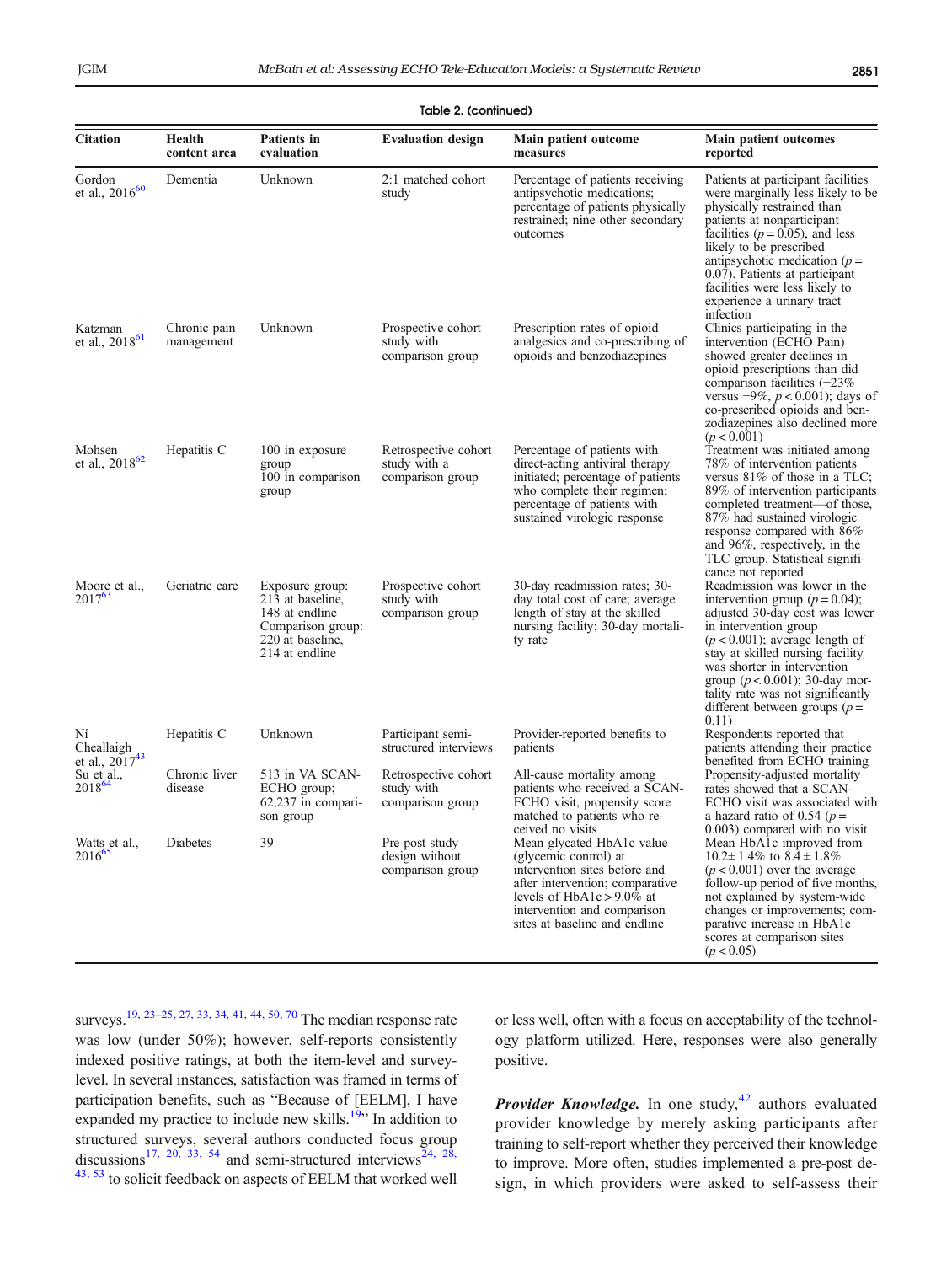<span id="page-12-0"></span>Table 3 Summary of SOE Scores for Patient- and Provider-Related **Outcomes** 

| Category                         | <b>GRADE</b><br>score | <b>Ouality of</b><br>evidence |
|----------------------------------|-----------------------|-------------------------------|
| Provider measures                |                       |                               |
| Provider satisfaction $(n = 15)$ | $^{++}$               | Low                           |
| Provider knowledge $(n = 18)$    | $^{++}$               | Low                           |
| Provider confidence $(n = 18)$   | $^{++}$               | Low                           |
| Provider behavior change $(n=7)$ | $^{+}$                | Very low                      |
| Patient measures                 |                       |                               |
| Hepatitis C $(n=4)$              | $^{++}$               | Low                           |
| Chronic liver disease $(n=2)$    | $^{++}$               | Low                           |
| Chronic pain management/opioid   | $^{++}$               | Low                           |
| use $(n=4)$                      |                       |                               |
| Gerontology, including mental    | $\ddot{}$             | Very low                      |
| health and dementia $(n=4)$      |                       |                               |
| Diabetes management $(n = 1)$    | $\hbox{ }$            | Very low                      |

knowledge at baseline and again at endline, with significant changes observed.<sup>17, [36](#page-16-0), [38, 39](#page-16-0), [51, 52](#page-16-0), [56](#page-16-0), [71](#page-17-0)</sup> In a subset of assessments, knowledge surveys were constructed by the au-thors and administered.<sup>15, 23, [26,](#page-15-0) [39](#page-16-0), [41, 47](#page-16-0)</sup> The authors found significant improvements in objectively measured content knowledge. By contrast, a cluster randomized controlled trial on chronic pain education did not show knowledge gains among ECHO participant clinics compared with nonparticipant clinics.<sup>26</sup>

Provider Confidence. Change in confidence and self-efficacy focused on whether providers reported greater confidence in ability to diagnose and/or treat patients following EELM participation.<sup>[17](#page-15-0), [23, 26](#page-15-0), [30](#page-16-0), [32, 34](#page-16-0), [41](#page-16-0), [48, 51](#page-16-0), [52, 56](#page-16-0), [71](#page-17-0)</sup> Metrics along these lines were reported in most studies, ranging from selfreported changes following participation, $32$  to within-subjects change from baseline to endline,<sup>48</sup> to between-subjects comparisons in perceived competence,<sup>30</sup> including in one randomized controlled trial  $(RCT)$ .<sup>26</sup> In most instances, results were





positive and significant; a notable exception came from the RCT on chronic pain management.<sup>26</sup>

Provider Behavior Change. Several studies administered surveys in which providers were asked to self-report behavior change as a result of participating in case presentations. For example, Komaromy and colleagues<sup>[35](#page-16-0)</sup> found 77% of participants reported that case discussion changed their patient care plan. Likewise, Catic and colleagues<sup>[21](#page-15-0)</sup> observed that recommendations for treatment were incorporated by case presenters 89% of the time. Qaddoumi and colleagues<sup>[46](#page-16-0)</sup> reported that  $91\%$  of case presenters followed recommendations. In other studies, providers were merely asked via survey whether EELM participation had or would alter care provision $19$ , <sup>43</sup>; on such occasions, providers responded positively.

#### Patient-Related Outcomes

Fifteen of 52 identified studies (29%) discussed patient-related outcomes, including changes in care processes and outcomes of care. Few studies examined cost of care.

Hepatitis C. Four studies reviewed hepatitis C outcomes. Arora and colleagues $16$  compared sustained virologic response (SVR) between patients at training versus trainee sites and found no difference  $(p > 0.05)$ , indicating trainees (generalists) performed at a level comparable to trainers (specialists). Similarly, Mohsen and colleagues $62$  compared 100 patients of providers who participated in an EELM to 100 patients who received care in a tertiary liver clinic (TLC). Initiation of direct-acting antiviral therapy was similar between groups (EELM, 78%; TLC, 81%), as was completion of treatment (EELM, 89%; TLC, 86%) and—to a lesser



Yea

Studies including patient-related outcomes

Figure 2 Publications by topic, year, and outcome classification.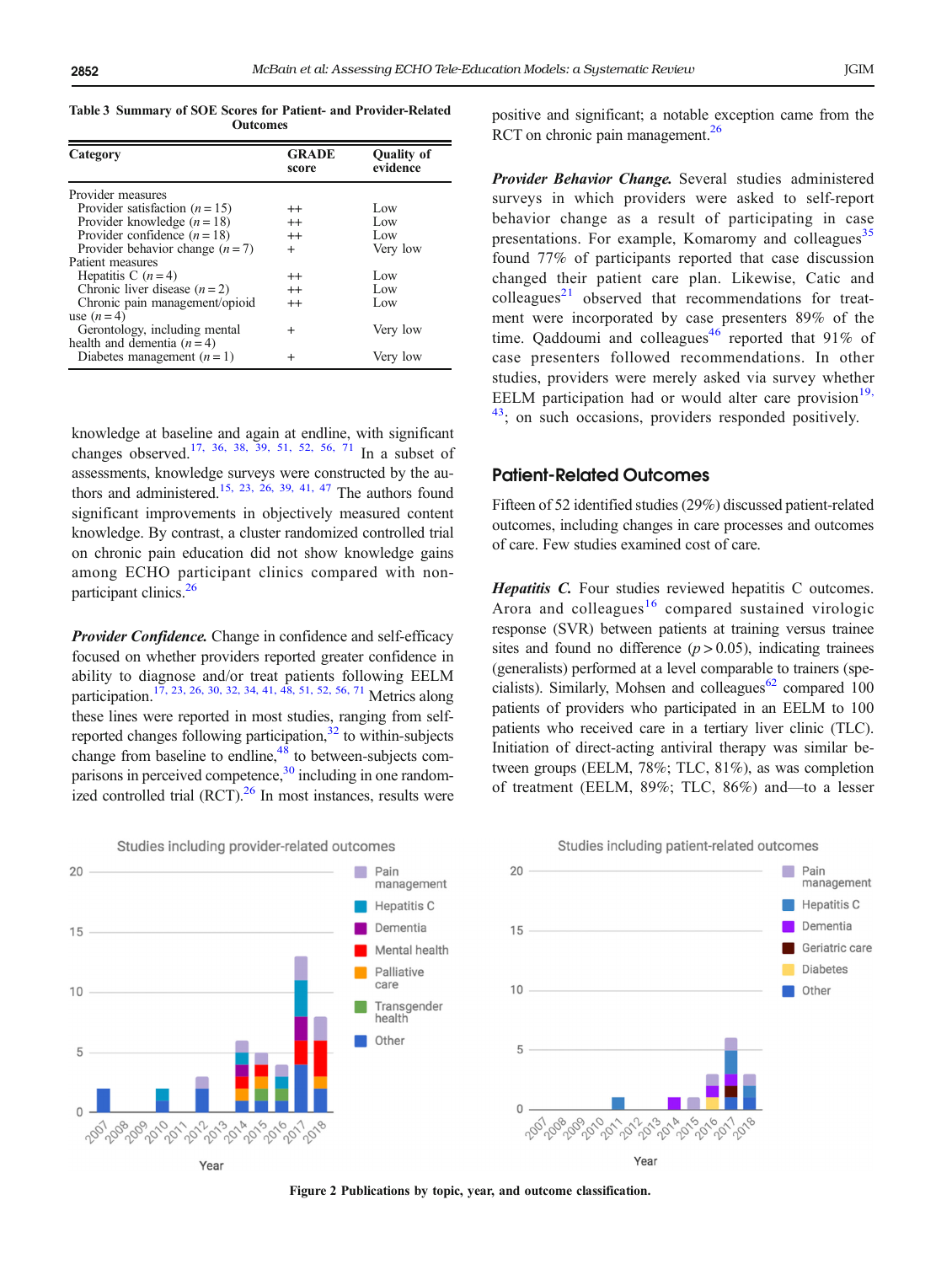extent—SVR (EELM, 87%; TLC, 96%). Statistical significance was not reported.

Beste and colleagues $18$  identified providers trained via EELM, and compared likelihood of patient treatment initiation among EELM participants and non-participants. The authors found treatment initiation was higher among trainees (hazard ratio [HR], 1.20;  $p < 0.01$ ), but this effect was a result of increased initiations among only those patients presented in case discussions (HR, 3.30;  $p < 0.01$ ). Ní Cheallaigh and colleagues<sup>[43](#page-16-0)</sup> conducted a series of semi-structured interviews with EELM trainees. Interviewees reported that patients attending their practice were beneficiaries of ECHO. For example, one trainee remarked, "Now, access to specialist clinics has improved. [The local specialist] has actually taken back some people he discharged. He's also seen a couple of new people. $43$ "

Chronic Liver Disease. We identified two studies on chronic liver disease. The first, by Glass and colleagues, $29$  found that EELM training allowed patients to access care an average of 9.6 days sooner and saved 250 miles of travel compared with those seeking in-clinic specialty care. A second study, by Su and colleagues, $64$  examined the effect of receiving a virtual consultation through the VA's SCAN-ECHO program. Between 2011 and 2015, 513 veterans with chronic liver disease received a virtual consultation from a SCAN-ECHO provider, while 62,237 did not. After propensity score matching on characteristics predictive of receiving a visit, researchers found hazard ratio of all-cause mortality among those receiving a virtual consultation to be 0.54 ( $p = 0.003$ ), compared with no visit.

Chronic Pain Management and Opioid Addiction. Four studies examined chronic pain management. Anderson and colleagues<sup>[15](#page-15-0)</sup> compared providers at community health centers who participated in EELM trainings with those who did not. They found, among those who participated, the percent of patients with an opioid prescription declined from 56.2 to 50.5% ( $p = 0.02$ ), with no decline observed in the comparison group. Conversely, referrals for behavioral health and physical therapy increased  $(p < 0.001)$ . Two other studies, by Katzman and colleagues $61$  and Frank and colleagues,[59](#page-16-0) examined prescription and referral rates, respectively. Katzman and colleagues $61$  inspected opioid prescription rates across 1382 clinics associated with the Army and Navy, 99 of which participated in an EELM. Compared with patients of providers who did not participate in EELM  $(n = 1,187,945)$ , those with providers who did participate  $(n = 52,941)$  observed a much greater decline in prescriptions: from 23 to 9% ( $p < 0.001$ ). Meanwhile, Frank and colleagues inspected likelihood of referral among patients presented as EELM cases versus those not presented as cases; cases were more likely to be referred to physical therapy (HR, 1.10;  $p < 0.05$ ).<sup>59</sup> A final study, by Carey and colleagues,<sup>[58](#page-16-0)</sup>

performed a spatial reach analysis, concluding that patient travel distance to specialty pain care was associated with only slightly lower odds of access to an EELM-trained provider (OR, 0.98;  $p = 0.01$ ), versus sizably lower odds of care receipt at a specialty care clinic (OR, 0.78;  $p < 0.001$ ).

Geriatric Care. Three studies examined elderly care for those with mental health conditions, including dementia; one additional study examined transitional care. Catic and colleagues<sup>[21](#page-15-0)</sup> studied the effect of adhering to expert recommendations for residents with dementia, and found that providers who followed EELM recommendations were more likely to report "clinical improvement" among patients (74% vs. 20%;  $p = 0.03$ ). Fisher and colleagues<sup>28</sup> examined the relative change in care utilization and costs among elderly patients with mental health conditions, compared with elderly patients without such conditions, before versus after providers participated in EELM training. Among patients with mental health conditions, there was a reduction in emergency department costs: from \$406 to \$311 ( $p < 0.05$ ); this reduction was not observed in the comparison group. Gordon and colleagues $60$  examined quality of care metrics among elderly patients at facilities with providers who were EELM-trained versus not. They observed non-significant differences on primary outcomes (restraint and antipsychotic medication use), but they did find lower rates of urinary tract infections (UTI) among patients seen at facilities with providers trained through EELM (OR for UTI,  $0.77$ ;  $p < 0.05$ ).

Moore and colleagues $63$  examined transitional care among elderly adults. Among patients with providers at a skilled nursing facility who had participated in EELM training, the authors found shorter lengths of inpatient stay  $(p = 0.01)$ , lower 30-day hospital re-admission rates ( $p = 0.03$ ), and lower 30-day care costs  $(p < 0.001)$  compared with providers who had not participated. This difference was significant even after adjusting for baseline differences in case mix.

**Diabetes Management.** Watts and colleagues<sup>[65](#page-17-0)</sup> reported training two primary care physicians on diabetes management through EELM. Providers reported that—among patients with poorly controlled diabetes (i.e., all patients with HbA1c > 9%)—mean HbA1c levels decreased from 10.2% before training sessions to 8.4% after training  $(p < 0.001)$  5 months later, a clinically significant difference.

#### Strength of Evidence

Provider-related outcomes have relied heavily on self-reports for providers who (i) self-select to participate in EELM, (ii) maintain participation in trainings over time, and (iii) complete feedback surveys. The one RCT examining provider-related outcomes concluded null results. Among studies that collected data before versus after EELM trainings, most offered no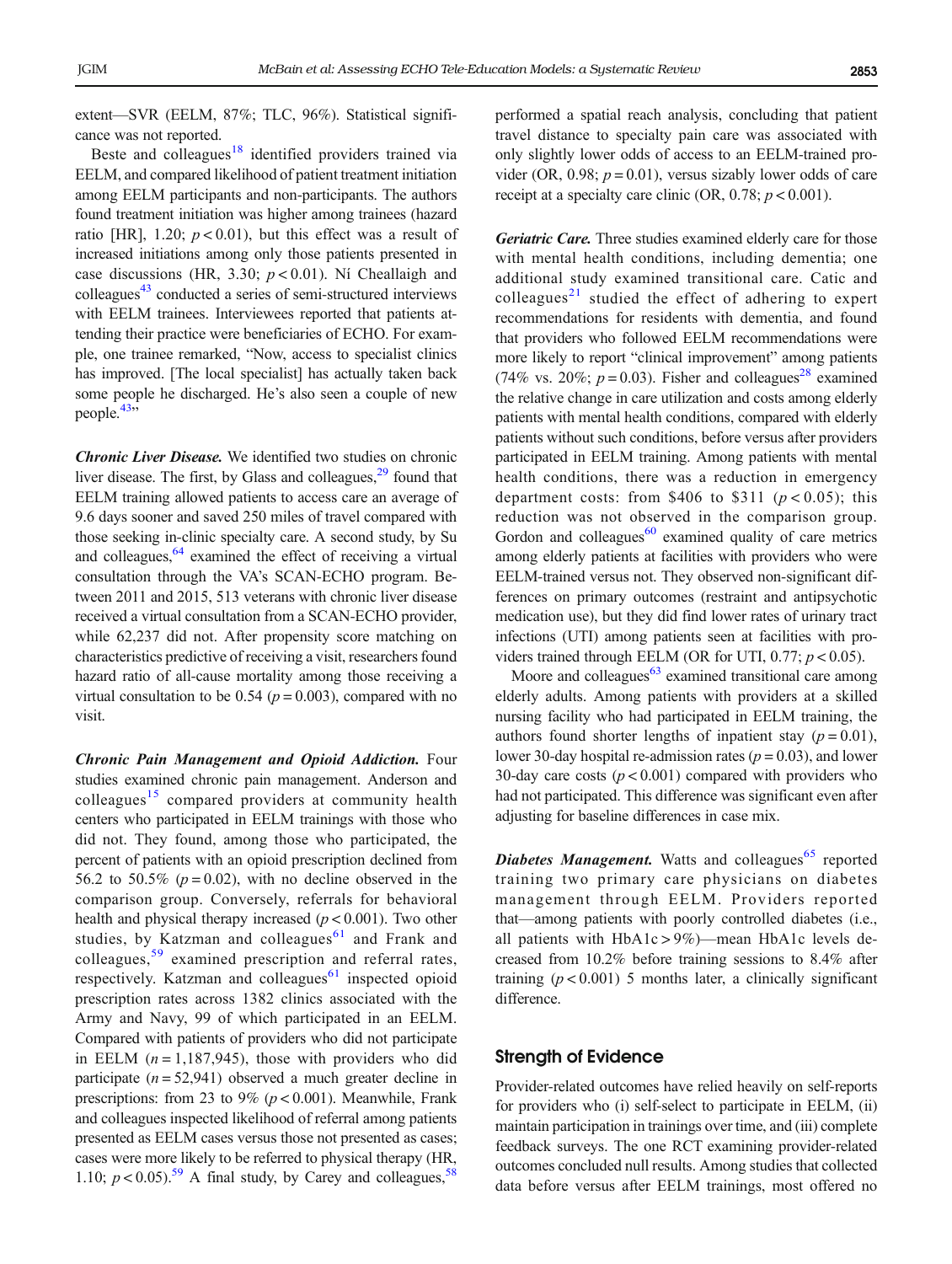control group, raising the question of what would have happened in the absence of training, or if EELM trainings were substituted with a different set of learning tools.

Quality of patient-related outcomes varied widely. While mental health and substance use disorders have been the most frequently implemented EELM in the USA, we found no literature describing the impact of EELMs on patient outcomes associated with these conditions apart from among elderly adults. For conditions like osteoporosis, for which there were provider-related outcomes, we identified no articles assessing patient-related outcomes. For hepatitis C, chronic pain management, dementia care, and diabetes, there was at least one article published in which a counterfactual was incorporated. Two studies, one by Anderson and colleagues<sup>15</sup> and one by Katzman and colleagues, $61$  employed quasi-experimental approaches. In a majority of instances, authors identified statistically significant results in favor of EELM. With the exceptions of virologic suppression in the context of hepatitis C and A1C levels in the context of diabetes, reported outcomes were process measures rather than outcome measures.

#### **DISCUSSION**

We identified 52 studies between 2007 and 2018 that reported provider- and/or patient-related outcomes from EELM of medical tele-education. Based on our analysis, the empirical evidence for EELM's impact on patient and provider outcomes is low.

Regarding provider-related outcomes, 43 articles have been published in the past 11 years. Over three-quarters provide no between-subjects comparison group, raising a question as to what would be observed in the absence of intervention or under an alternative intervention. While measures like provider satisfaction and self-efficacy are inherently subjective and susceptible to social desirability bias, such biases could be addressed by the inclusion of an active control condition or a third-party evaluator. In 14 instances, no baseline data were recorded, meaning that change in outcomes due to the intervention was unobservable. For measures like provider knowledge, which can be more objectively measured through formal testing, over half of studies relied on subjective self-reports. The response rate was also as low as 7% of participants, suggesting self-selection bias. $37$  The one recorded cluster RCT, by Eaton and colleagues, $26$  did not find a benefit of EELM in terms of provider knowledge or perceived competence.

Arguably, the most important provider-related outcomes are behavior changes. To this end, three studies examined the effect of provider presentations on provider behavior. The authors found that providers who presented cases altered care 77–91% of the time.<sup>[21](#page-15-0), [35](#page-16-0), [46](#page-16-0)</sup> Beste and colleagues<sup>18</sup> also found that presenting cases resulted in increased initiation of patient care for hepatitis C. However, increased treatment initiation was only observed among those cases presented during trainings, and not among other patients treated by the same provider. This raises a question of whether EELM are truly building capacity to handle cases without assistance and constitutes an important area for further investigation.

With respect to patient-related outcomes, we identified 15 EELM studies published over the past 11 years. Eleven of these included a comparison group; however, none involved an element of randomization. For all but two measures, outcomes examined were process measures—for example, frequency of prescriptions or number of referrals. While process measures are likely associated with direct patient outcomes, the inferences drawn from these are indirect. However, for three conditions—hepatitis C, dementia care, and chronic pain management—studies showed improvements in different processes and outcomes of care, which suggests that EELM may be beneficial in those conditions.

In terms of direct patient outcome measures, three studies examined the rate of sustained virologic response among individuals treated for hepatitis C. While two articles found that SVR was similar among patients who sought care from EELM trainees and experts<sup>[16](#page-15-0), [62](#page-16-0)</sup>—an indication of project success—another found that SVR did not differ between those seeing providers who received EELM training versus did not receive EELM training.<sup>[18](#page-15-0)</sup> In a separate study looking at the effect of EELM on diabetes care, $65$  the authors found positive results that training led to reductions in patient mean HbA1c values within practitioner panels, a result not found in a comparison group. While results here show promise, the study was limited by sample size, with only 2 EELM providers and 2 control providers.

While existing evidence suggests the potential impact of EELM in improving patient outcomes, our SOE assessment underscores the need for more rigorous evaluation to substantiate the model. One of the main findings is that the quality of evidence for the effectiveness of EELM is generally rated as "low" or "very low" based on the GRADE system. However, it is important to note that this finding is by no means limited to EELM; in fact, many models of service delivery are supported by limited evidence, for example, the widescale initiative of Housing First, which provides rapid housing to improve client housing security and health. While it is a widely used model, only limited evidence exists for its impact on long-term health outcomes, despite four randomized controlled trials.<sup>72</sup> Nevertheless, it is appropriate to continue to strive for higher quality evidence.

A few study limitations should be noted. First, while search criteria were meant to be broad, it is possible articles were overlooked, particularly if they did not contain key words in the Appendix Table online. Second, we were unable to include works in progress, though we identified several. Similarly, due to a limited subset of studies that were not ECHO affiliated, we were not equipped to make ECHO versus non-ECHO EELM comparisons, though this may be an interesting avenue to pursue as non-ECHO EELM proliferate.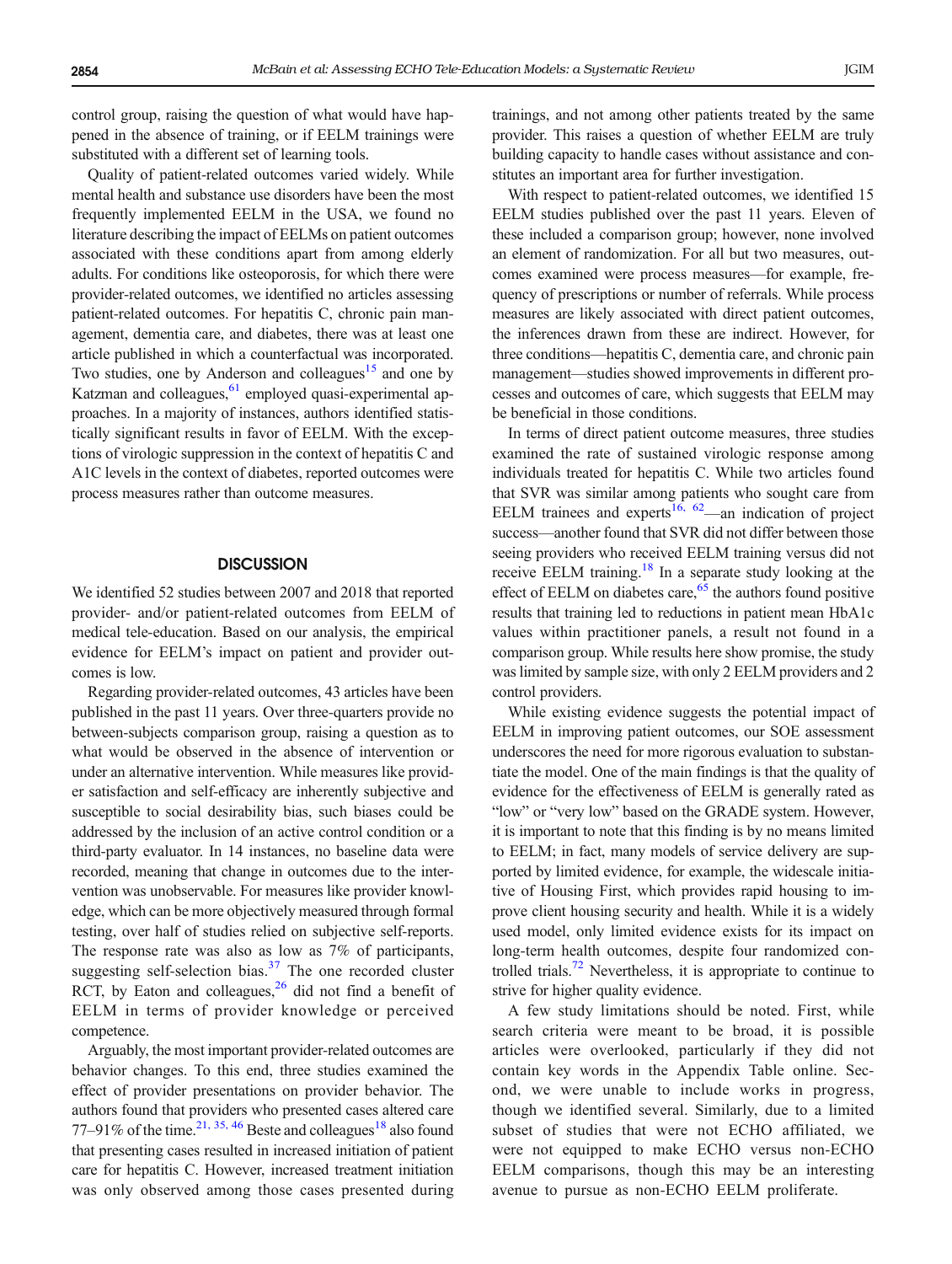<span id="page-15-0"></span>In summary, we identified 52 articles over the past 10 years which outline provider- and patient-related outcomes from EELM implementations. One of these comprised a randomized controlled trial with non-significant findings, while a plurality were cross-sectional surveys with high risk of bias. Given the capacity-building orientation of EELM, it would be important for studies to include longer periods of follow-up to assess maintenance, as well as to compare the costs and outcomes of EELM to alternative forms of continuing medical education that rely on technology. As noted, models like EELM that are novel within the healthcare delivery landscape are liable to incrementally establish an evidence base. In this respect, our findings are not surprising. Rather, the assessment is meant to provide an inventory of the existing literature, which may establish a benchmark for EELM moving forward.

Acknowledgments: The authors thank the funders of this project at ASPE. We thank Caryn Marks, Nancy De Lew, and Rose Chu for their support. Among our colleagues at the RAND Corporation, we are grateful to Christine Eibner, Jody Larkin, Justin Timbie, Lisa Turner, Lori Uscher-Pines, Monique Martineau, Paul Koegel, and Tricia Soto.

Corresponding Author: Ryan K. McBain, PhD, MPH; RAND Corporation, Boston, MA, USA (e-mail: rmcbain@rand.org).

Funding Information: This work was supported by the Office of the Assistant Secretary for Planning and Evaluation, US Department of Health and Human Services, under master contract, Building Analytic Capacity for Monitoring and Evaluating the Implementation of the ACA, HHSP23320095649WC.

#### Compliance with Ethical Standards:

Conflict of Interest: Drs. McBain, Rose, Faherty, and Fischer, as well as Ms. Sousa and Ms. Baxi, report support from ASPE through a contract with the RAND Corporation during the conduct of the study. All remaining authors declare that they do not have a conflict of interest.

**Disclaimer:** The authors of this manuscript are responsible for its content. Statements in the manuscript should not be construed as endorsements of ASPE or HHS.

#### **REFERENCES**

- 1. Kvedar J, Coye MJ, Everett W. Connected health: A review of technologies and strategies to improve patient care with telemedicine and telehealth. Health Affairs (Project Hope) 2014;33(2):194–9.
- 2. Dorsey ER, Topol EJ. State of telehealth. N Engl J Med 2016;375(2):154–61.
- 3. Alkmim MB, Figueira RM, Marcolino MS, Cardoso CS, Abreu MPD, Cunha LR, et al. Improving patient access to specialized health care: The Telehealth Network of Minas Gerais, Brazil. Bull World Health Organ 2012;90:373–8.
- 4. Terwiesch C, Asch DA, Volpp KG. Technology and Medicine: Reimagining Provider Visits as the New Tertiary Care. Ann Intern Med 2017;167(11):814–5. doi[:https://doi.org/10.7326/m17-0597](http://dx.doi.org/10.7326/m17-0597)
- 5. Ricketts TC. The migration of physicians and the local supply of practitioners: a five-year comparison. Acad Med 2013;88(12):1913–8.
- Liddy C, Rowan MS, Afkham A, Maranger J, Keely E. Building access to specialist care through e-consultation. Open Med 2013;7(1):e1.
- 7. Kirch DG, Petelle K. Addressing the physician shortage: The peril of ignoring demography. JAMA. 2017;317(19):1947–8. doi[:https://doi.org/](http://dx.doi.org/10.1001/jama.2017.2714) [10.1001/jama.2017.2714](http://dx.doi.org/10.1001/jama.2017.2714)
- 8. Kinfu Y, Dal Poz MR, Mercer H, Evans DB. The health worker shortage in Africa: Are enough physicians and nurses being trained? : SciELO Public Health; 2009.
- 9. ECHO Act, Pub L No. 114–270, 130 Stat 1395 (2016).
- 10. University of New Mexico. Project ECHO. Available at: [https://echo.unm.](http://dx.doi.org/https://echo.unm.edu/) [edu/](http://dx.doi.org/https://echo.unm.edu/). Accessed June 16, 2019.
- 11. Fischer SH, Rose AJ, McBain RK, Faherty LJ, Sousa J, Martineau M. Evaluation of technology-enabled collaborative learning and capacity building models: Materials for a report to Congress. Santa Monica, CA: RAND Corporation, 2019. Available at: [https://www.rand.org/pubs/](http://dx.doi.org/https://www.rand.org/pubs/research_reports/RR2934.html) [research\\_reports/RR2934.html](http://dx.doi.org/https://www.rand.org/pubs/research_reports/RR2934.html).
- 12. Zhou C, Crawford A, Serhal E, Kurdyak P, Sockalingam S. The impact of Project ECHO on participant and patient outcomes: A systematic review. Academic medicine : journal of the Association of American Medical Colleges 2016;91(10):1439–61. doi[:https://doi.org/10.1097/](http://dx.doi.org/10.1097/acm.0000000000001328) [acm.0000000000001328](http://dx.doi.org/10.1097/acm.0000000000001328)
- 13. Ryan R, Hill S. How to GRADE the quality of the evidence. Cochrane Consumers and Communication Group. 2016. Available at: [http://cccrg.](http://dx.doi.org/http://cccrg.cochrane.org/author-resources) [cochrane.org/author-resources](http://dx.doi.org/http://cccrg.cochrane.org/author-resources). Version 3.0. Accessed June 16, 2019.
- Moher D, Liberati A, Tetzlaff J, Altman DG, PRISMA Group. Preferred reporting items for systematic reviews and meta-analyses: The PRISMA statement. Ann Intern Med 2009;151(4):264–9.
- 15. Anderson D, Zlateva I, Davis B, Bifulco L, Giannotti T, Coman E, et al. Improving pain care with Project ECHO in community health centers. Pain Med (Malden, Mass.). 2017;18(10):1882–9. doi:[https://doi.org/10.](http://dx.doi.org/10.1093/pm/pnx187) [1093/pm/pnx187](http://dx.doi.org/10.1093/pm/pnx187)
- 16. Arora S, Thornton K, Murata G, Deming P, Kalishman S, Dion D, et al. Outcomes of treatment for hepatitis C virus infection by primary care providers. N Engl J Med 2011;364(23):2199–207. doi:[https://doi.org/10.](http://dx.doi.org/10.1056/NEJMoa1009370) [1056/NEJMoa1009370](http://dx.doi.org/10.1056/NEJMoa1009370)
- 17. Ball S, Wilson B, Ober S, McHaourab A, SCAN-ECHO for Pain Management: Implementing a Regional Telementoring Training for Primary Care Providers. Pain Med (Malden, Mass.). 2018;19(2):262–8. doi[:https://doi.org/10.1093/pm/pnx122](http://dx.doi.org/10.1093/pm/pnx122)
- 18. Beste LA, Glorioso TJ, Ho PM, Au DH, Kirsh SR, Todd-Stenberg J, et al. Telemedicine specialty support promotes hepatitis C treatment by primary care providers in the Department of Veterans Affairs. Am J Med. 2017;130(4):432–8.e3. doi[:https://doi.org/10.1016/j.amjmed.2016.11.](http://dx.doi.org/10.1016/j.amjmed.2016.11.019) [019](http://dx.doi.org/10.1016/j.amjmed.2016.11.019)
- 19. Beste LA, Mattox EA, Pichler R, Young BA, Au DH, Kirsh SF, et al. Primary care team members report greater individual benefits from longversus short-term specialty telemedicine mentorship. Telemedicine journal and e-health : the official journal of the American Telemedicine Association 2016;22(8):699–706. doi[:https://doi.org/10.1089/tmj.2015.](http://dx.doi.org/10.1089/tmj.2015.0185) [0185](http://dx.doi.org/10.1089/tmj.2015.0185)
- 20. Carlin L, Zhao J, Dubin R, Taenzer P, Sidrak H, Furlan A. Project ECHO telementoring intervention for managing chronic pain in primary care: Insights from a qualitative study. Pain Med (Malden, Mass.). 2018;19(6):1140–6. doi[:https://doi.org/10.1093/pm/pnx233](http://dx.doi.org/10.1093/pm/pnx233)
- 21. Catic AG, Mattison ML, Bakaev I, Morgan M, Monti SM, Lipsitz L. ECHO-AGE: an innovative model of geriatric care for long-term care residents with dementia and behavioral issues. J Am Med Dir Assoc 2014;15(12):938–42. doi[:https://doi.org/10.1016/j.jamda.2014.08.014](http://dx.doi.org/10.1016/j.jamda.2014.08.014)
- 22. Chaple MJ, Freese TE, Rutkowski BA, Krom L, Kurtz AS, Peck JA, Warren P, Garrett S. Using ECHO Clinics to Promote Capacity Building in Clinical Supervision. American Journal of Preventive Medicine, 54:S275-S280. 2018.
- 23. Cofta-Woerpel L, Lam C, Reitzel LR, Wilson W, Karam-Hage M, Beneventi D, et al. A tele-mentoring tobacco cessation case consultation and education model for healthcare providers in community mental health centers. Cogent Med. 2018;5(1). doi[:https://doi.org/10.1080/](http://dx.doi.org/10.1080/2331205X.2018.1430652) [2331205X.2018.1430652](http://dx.doi.org/10.1080/2331205X.2018.1430652)
- 24. Cordasco KM, Zuchowski JL, Hamilton AB, Kirsh S, Veet L, Saavedra JO, et al. Early lessons learned in implementing a women's health educational and virtual consultation program in VA. Med Care 2015;53(4 Suppl 1):S88–92. doi[:https://doi.org/10.1097/mlr.0000000000000313](http://dx.doi.org/10.1097/mlr.0000000000000313)
- 25. Covell NH, Foster FP, Margolies PJ, Lopez LO, Dixon LB. Using distance technologies to facilitate a learning collaborative to implement stagewise treatment. Psychiatric services (Washington, D.C.). 2015;66(6):645–8. doi:[https://doi.org/10.1176/appi.ps.201400155](http://dx.doi.org/10.1176/appi.ps.201400155)
- 26. Eaton LH, Godfrey DS, Langford DJ, Rue T, Tauben DJ, Doorenbos AZ. Telementoring for improving primary care provider knowledge and competence in managing chronic pain: A randomised controlled trial. J Telemed Telecare. 2018:1357633x18802978. doi[:https://doi.org/10.](http://dx.doi.org/10.1177/1357633x18802978) [1177/1357633x18802978](http://dx.doi.org/10.1177/1357633x18802978)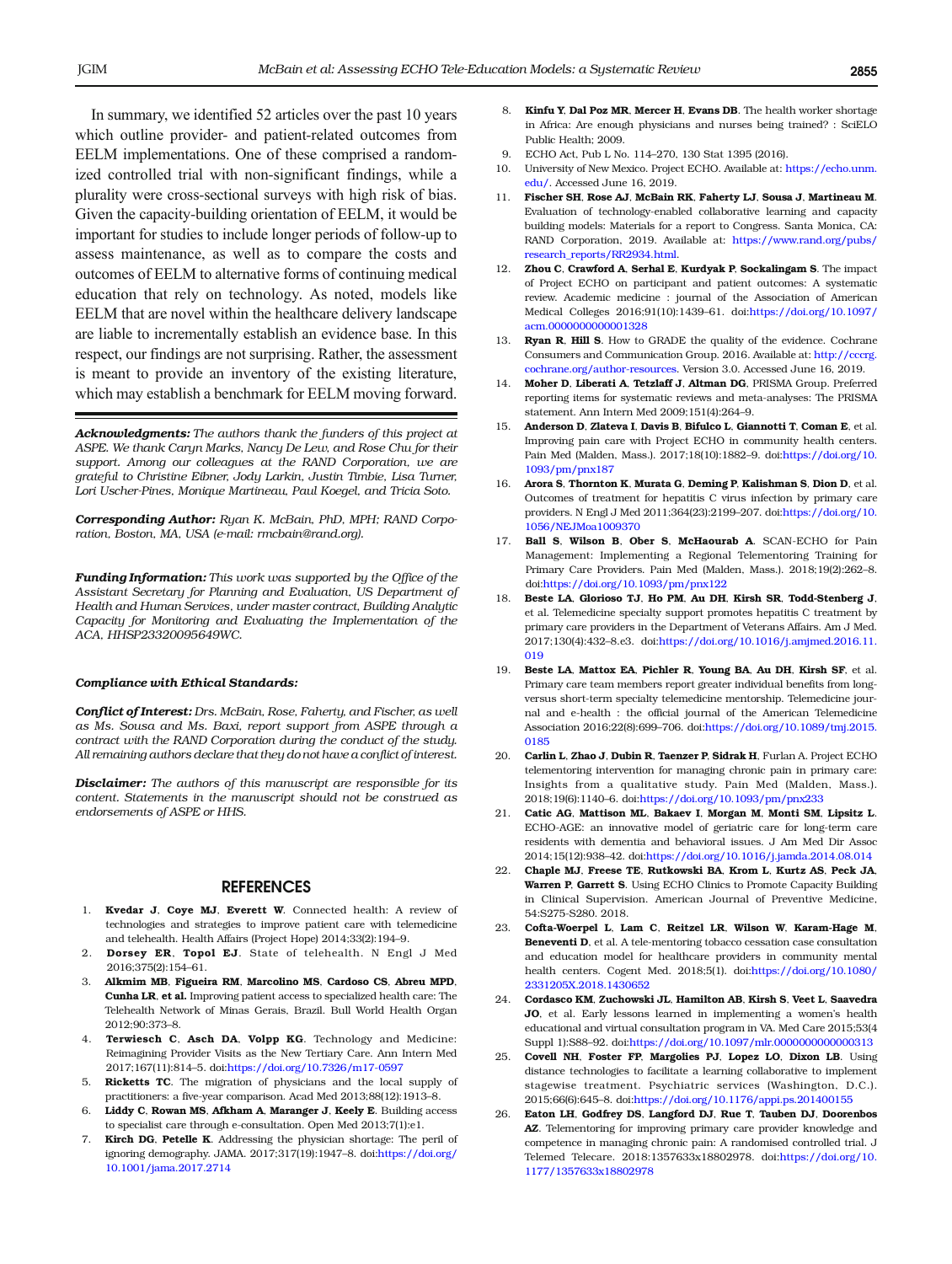- <span id="page-16-0"></span>27. Farris G, Sircar M, Bortinger J, Moore A, Krupp JE, Marshall J, et al. Extension for Community Healthcare Outcomes-Care Transitions: Enhancing geriatric care transitions through a multidisciplinary videoconference. J Am Geriatr Soc 2017;65(3):598–602. doi:[https://doi.org/10.](http://dx.doi.org/10.1111/jgs.14690) [1111/jgs.14690](http://dx.doi.org/10.1111/jgs.14690)
- 28. Fisher E, Hasselberg M, Conwell Y, Weiss L, Padron NA, Tiernan E, et al. Telementoring primary care clinicians to improve geriatric mental health care. Popul Health Manag 2017;20(5):342–7. doi[:https://doi.org/](http://dx.doi.org/10.1089/pop.2016.0087) [10.1089/pop.2016.0087](http://dx.doi.org/10.1089/pop.2016.0087)
- 29. Glass LM, Waljee AK, McCurdy H, Su GL, Sales A. Specialty Care Access Network-Extension of Community Healthcare Outcomes model program for liver disease improves specialty care access. Dig Dis Sci 2017;62(12):3344–9. doi[:https://doi.org/10.1007/s10620-017-4789-2](http://dx.doi.org/10.1007/s10620-017-4789-2)
- 30. Haozous E, Doorenbos AZ, Demiris G, Eaton LH, Towle C, Kundu A, et al. Role of telehealth/videoconferencing in managing cancer pain in rural American Indian communities. Psychooncology. 2012;21(2):219– 23. doi[:https://doi.org/10.1002/pon.1887](http://dx.doi.org/10.1002/pon.1887)
- 31. Jansen BD, Brazil K, Passmore P, Buchanan H, Maxwell D, McIlfatrick SJ, Morgan SM, Watson M, Parsons C. Evaluation of the impact of telementoring using ECHO© technology on healthcare professionals' knowledge and self-efficacy in assessing and managing pain for people with advanced dementia nearing the end of life. BMC Helath Services Research, 18:228. 2018.
- 32. Johnson KL, Hertz D, Stobbe G, Alschuler K, Kalb R, Alexander KS, et al. Project Extension for Community Healthcare Outcomes (ECHO) in multiple sclerosis: Increasing clinician capacity. Int J MS Care 2017;19(6):283–9. doi:[https://doi.org/10.7224/1537-2073.2016-099](http://dx.doi.org/10.7224/1537-2073.2016-099)
- 33. Katzman JG, Comerci G Jr., Boyle JF, Duhigg D, Shelley B, Olivas C, et al. Innovative telementoring for pain management: Project ECHO Pain. J Contin Educ Heal Prof 2014;34(1):68–75. doi:[https://doi.org/10.1002/](http://dx.doi.org/10.1002/chp.21210) [chp.21210](http://dx.doi.org/10.1002/chp.21210)
- 34. Kauth MR, Shipherd JC, Lindsay JA, Kirsh S, Knapp H, Matza L. Teleconsultation and training of VHA providers on transgender care: Implementation of a multisite hub system. Telemedicine journal and ehealth : the official journal of the American Telemedicine Association. 2015;21(12):1012–8. doi[:https://doi.org/10.1089/tmj.2015.0010](http://dx.doi.org/10.1089/tmj.2015.0010)
- 35. Komaromy M, Bartlett J, Manis K, Arora S. Enhanced primary care treatment of behavioral disorders with ECHO case-based learning. Psychiatr Serv (Washington, D.C.). 2017;68(9):873–5. doi:[https://doi.](http://dx.doi.org/10.1176/appi.ps.201600471) [org/10.1176/appi.ps.201600471](http://dx.doi.org/10.1176/appi.ps.201600471)
- 36. Komaromy M, Ceballos V, Zurawski A, Bodenheimer T, Thom DH, Arora S. Extension for Community Healthcare Outcomes (ECHO): A new model for community health worker training and support. J Public Health Policy 2018;39(2):203–16. doi:[https://doi.org/10.1057/s41271-](http://dx.doi.org/10.1057/s41271-017-0114-8) [017-0114-8](http://dx.doi.org/10.1057/s41271-017-0114-8)
- 37. Lewiecki EM, Rochelle R, Bouchonville MF 2nd, Chafey DH, Olenginski TP, Arora S. Leveraging scarce resources with Bone Health TeleECHO to improve the care of osteoporosis. J Endoc Soc 2017;1(12):1428–34. doi[:https://doi.org/10.1210/js.2017-00361](http://dx.doi.org/10.1210/js.2017-00361)
- 38. Marciano S, Haddad L, Plazzotta F, Mauro E, Terraza S, Arora S, et al. Implementation of the ECHO(R) telementoring model for the treatment of patients with hepatitis C. J Med Virol 2017;89(4):660–4. doi:[https://doi.](http://dx.doi.org/10.1002/jmv.24668) [org/10.1002/jmv.24668](http://dx.doi.org/10.1002/jmv.24668)
- 39. Masi C, Hamlish T, Davis A, Bordenave K, Brown S, Perea B, et al. Using an established telehealth model to train urban primary care providers on hypertension management. J Clin Hypertens (Greenwich) 2012;14(1):45–50. doi[:https://doi.org/10.1111/j.1751-7176.2011.](http://dx.doi.org/10.1111/j.1751-7176.2011.00559.x) [00559.x](http://dx.doi.org/10.1111/j.1751-7176.2011.00559.x)
- 40. Mazurek MO, Brown R, Curran A, Sohl K. ECHO Autism. Clinical Pediatrics, 56: 247-256. 2017.
- 41. Mehrotra K, Chand P, Bandawar M, Rao Sagi M, Kaur S, G A, et al. Effectiveness of NIMHANS ECHO blended tele-mentoring model on Integrated Mental Health and Addiction for counsellors in rural and underserved districts of Chhattisgarh, India. Asian J Psychiatr. 2018;36:123–7. doi[:https://doi.org/10.1016/j.ajp.2018.07.010](http://dx.doi.org/10.1016/j.ajp.2018.07.010)
- 42. Meins AR, Doorenbos AZ, Eaton L, Gordon D, Theodore B, Tauben D. TelePain: A community of practice for pain management. J Pain Relief. 2015;4(2). doi[:https://doi.org/10.4172/2167-0846.1000177](http://dx.doi.org/10.4172/2167-0846.1000177)
- 43. Ní Cheallaigh C, O'Leary A, Keating S, Singleton A, Heffernan S, Keenan E, et al. Telementoring with Project ECHO: A pilot study in Europe. BMJ Innov 2017;3(3):144–51. doi[:https://doi.org/10.1136/](http://dx.doi.org/10.1136/bmjinnov-2016-000141) [bmjinnov-2016-000141](http://dx.doi.org/10.1136/bmjinnov-2016-000141)
- 44. Oliveira TC, Branquinho MJ, Goncalves L. State of the art in telemedicine - concepts, management, monitoring and evaluation of the telemedicine programme in Alentejo (Portugal). Stud Health Technol Inform 2012;179:29–37.
- 45. Parsons C, Mattox EA, Beste LA, Au DH, Young BA, Chang MF, Palen BN. Development of a Sleep Telementorship Program for Rural Department of Veterans Affairs Primary Care Providers: Sleep Veterans Affairs Extension for Community Healthcare Outcomes. Annals of American Thoracic Society, 14: 267-274.
- 46. Qaddoumi I, Mansour A, Musharbash A, Drake J, Swaidan M, Tihan T, et al. Impact of telemedicine on pediatric neuro-oncology in a developing country: The Jordanian-Canadian experience. Pediatr Blood Cancer 2007;48(1):39–43. doi:[https://doi.org/10.1002/pbc.21085](http://dx.doi.org/10.1002/pbc.21085)
- 47. Rahman AN, Simmons SF, Applebaum R, Lindabury K, Schnelle JF. The coach is in: Improving nutritional care in nursing homes. The Gerontologist 2012;52(4):571–80. doi[:https://doi.org/10.1093/geront/](http://dx.doi.org/10.1093/geront/gnr111) [gnr111](http://dx.doi.org/10.1093/geront/gnr111)
- 48. Ray RA, Fried O, Lindsay D. Palliative care professional education via video conference builds confidence to deliver palliative care in rural and remote locations. BMC Health Serv Res 2014;14:272. doi:[https://doi.](http://dx.doi.org/10.1186/1472-6963-14-272) [org/10.1186/1472-6963-14-272](http://dx.doi.org/10.1186/1472-6963-14-272)
- 49. Salgia RK, Mullan PB, McCurdy H, Sales A, Moseley RH, Su GL. The educational impact of the Specialty Care Access Network-Extension of Community Healthcare Outcomes program. Telemedicine Journal and E-Health, 20: 1004-8.
- Shipherd JC, Kauth MR, Firek AF, Garcia R, Mejia S, Laski S, et al. Interdisciplinary Transgender Veteran Care: Development of a Core Curriculum for VHA Providers. Transgender Health 2016;1(1):54–62. doi[:https://doi.org/10.1089/trgh.2015.0004](http://dx.doi.org/10.1089/trgh.2015.0004)
- 51. Sockalingam S, Arena A, Serhal E, Mohri L, Alloo J, Crawford A. Building Provincial Mental Health Capacity in Primary Care: An Evaluation of a Project ECHO Mental Health Program. Academic psychiatry : the journal of the American Association of Directors of Psychiatric Residency Training and the Association for Academic Psychiatry 2018;42(4):451–7. doi:[https://doi.org/10.1007/s40596-017-0735-z](http://dx.doi.org/10.1007/s40596-017-0735-z)
- 52. Swigert TJ, True MW, Sauerwein TJ, Dai H. U.S. Air Force Telehealth Initiative to Assist Primary Care Providers in the Management of Diabetes. Clin Diabetes 2014;32(2):78–80. doi:[https://doi.org/10.2337/](http://dx.doi.org/10.2337/diaclin.32.2.78) [diaclin.32.2.78](http://dx.doi.org/10.2337/diaclin.32.2.78)
- 53. Van Ast P, Larson A. Supporting rural carers through telehealth. Rural Remote Health 2007;7(1):634.
- 54. Volpe T, Boydell KM, Pignatiello A. Mental health services for Nunavut children and youth: Evaluating a telepsychiatry pilot project. Rural Remote Health 2014;14(2):2673.
- 55. White C, McIlfatrick S, Dunwoody L, Watson M. Supporting and improving community health services–a prospective evaluation of ECHO technology in community palliative care nursing teams. BMJ Supportive & Palliative Care. 9: 202-208.
- 56. Wood BR, Mann MS, Martinez-Paz N, Unruh KT, Annese M, Spach DH, et al. Project ECHO: Telementoring to educate and support prescribing of HIV pre-exposure prophylaxis by community medical providers. Sex Health 2018;15(6):601–5. doi:[https://doi.org/10.1071/sh18062](http://dx.doi.org/10.1071/sh18062)
- 57. Wood BR, Mann MS, Martinez-Paz N, Unruh KT, Annese M, Spach DH, Scott JD, Stekler JD. Project ECHO: telementoring to educate and support prescribing of HIV pre-exposure prophylaxis by community medical providers. Sexual Health, 15: 601-605.
- 58. Carey EP, Frank JW, Kerns RD, Ho PM, Kirsh SR. Implementation of telementoring for pain management in Veterans Health Administration: Spatial analysis. J Rehabil Res Dev 2016;53(1):147–56. doi:[https://doi.](http://dx.doi.org/10.1682/jrrd.2014.10.0247) [org/10.1682/jrrd.2014.10.0247](http://dx.doi.org/10.1682/jrrd.2014.10.0247)
- 59. Frank JW, Carey EP, Fagan KM, Aron DC, Todd-Stenberg J, Moore BA, et al. Evaluation of a telementoring intervention for pain management in the Veterans Health Administration. Pain Med (Malden, Mass.). 2015;16(6):1090–100. doi[:https://doi.org/10.1111/pme.12715](http://dx.doi.org/10.1111/pme.12715)
- 60. Gordon SE, Dufour AB, Monti SM, Mattison ML, Catic AG, Thomas CP, et al. Impact of a videoconference educational intervention on physical restraint and antipsychotic use in nursing homes: Results from the ECHO-AGE pilot study. J Am Med Dir Assoc 2016;17(6):553–6. doi[:https://doi.org/10.1016/j.jamda.2016.03.002](http://dx.doi.org/10.1016/j.jamda.2016.03.002)
- 61. Katzman JG, Qualls CR, Satterfield WA, Kistin M, Hofmann K, Greenberg N, et al. Army and Navy ECHO Pain telementoring improves clinician opioid prescribing for military patients: An observational cohort study. J Gen Intern Med 2018. doi:[https://doi.org/10.1007/s11606-](http://dx.doi.org/10.1007/s11606-018-4710-5) [018-4710-5](http://dx.doi.org/10.1007/s11606-018-4710-5)
- 62. Mohsen W, Chan P, Whelan M, Glass A, Mouton M, Yeung E, et al. Hepatitis C treatment for difficult to access populations; can telementoring (as distinct from telemedicine) help? Intern Med J 2018. doi[:https://doi.org/10.1111/imj.14072](http://dx.doi.org/10.1111/imj.14072)
- 63. Moore AB, Krupp JE, Dufour AB, Sircar M, Travison TG, Abrams A, et al. Improving transitions to postacute care for elderly patients using a